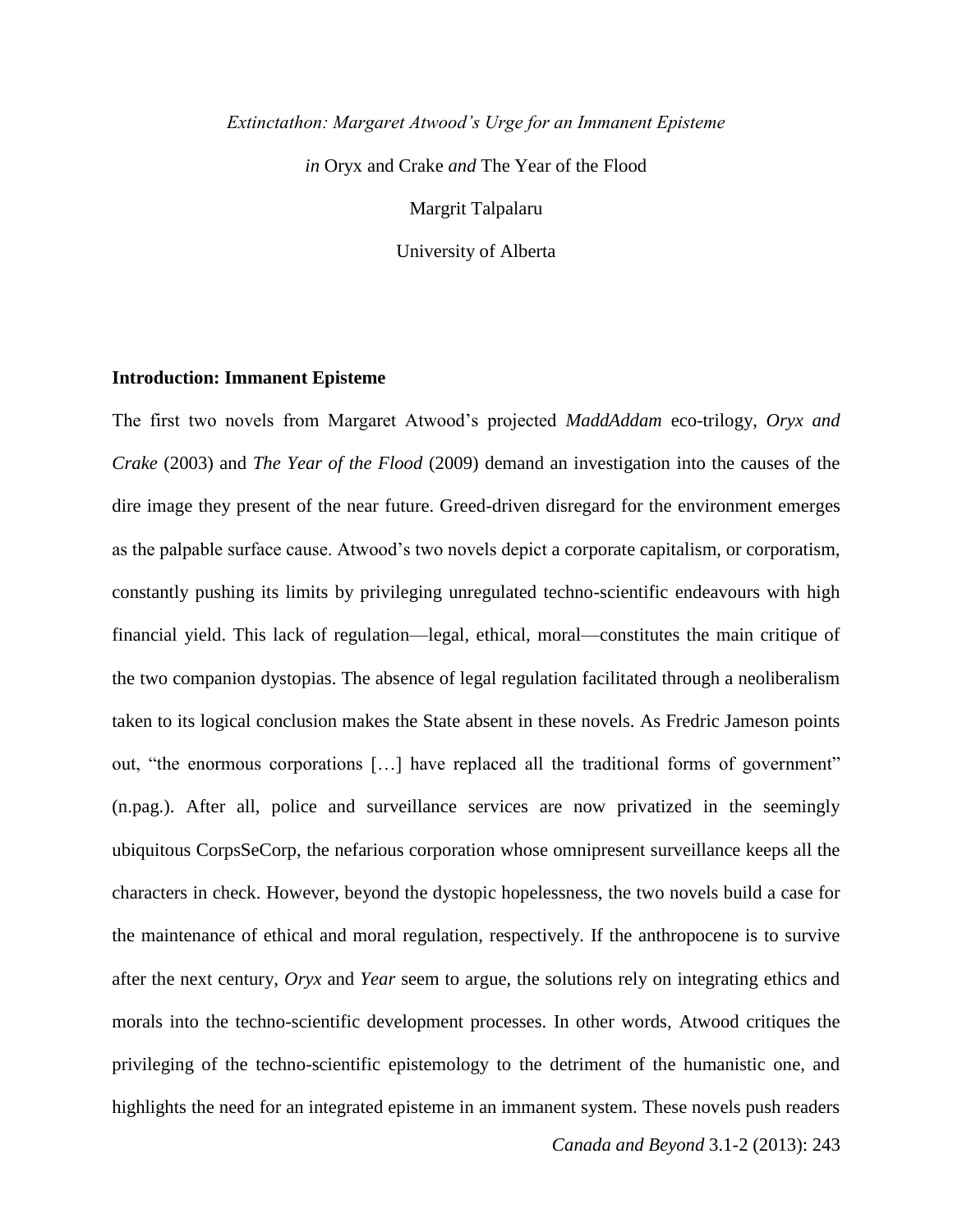$\overline{\phantom{a}}$ 

to question their own roles, views, and agency in both the corporatist early twenty-first century, as well as in potential futures<sup>1</sup>.

As companion novels whose narratives unfold contemporaneously, *Oryx* and *Year* display both the problems that Atwood critiques and the alternatives she suggests. This article reads these novels in turn, while highlighting the points of connection between the two, which are explicated with help of Michel Foucault's notion of the episteme, Gilles Deleuze and Félix Guattari's concept of the rhizome, and Guattari's impetus for the unification of the three ecologies. From *Oryx*, the description of the online game "Extinctathon" best encapsulates the critique of our contemporary episteme with its forced dichotomy between techno-science and humanities. The corresponding *Year* excerpts come both from Adam One and Toby, and openly argue for an immanent episteme. In fact, the seeming religion embraced by God's Gardeners constitutes a recognition of the necessity to integrate the two epistemologies as well as an attempt to bring this integration to life. However, instead of offering it as panacea, Atwood uses the format of religion to advocate for a community of practice which enacts the moral stance necessary for humanity to avert its own destruction. It is Atwood's otherwise critical stance on religion that prompts us to question the viability of an alternative to corporatism relying on a religious paradigm.

According to Atwood, the root of the problems in these two novels lies in the forced separation and ensuing competition between different systems of organizing knowledge, with two different logics: techno-science and humanities. The former—the positivist, dichotomous, structural, chronological, and hierarchical—has risen to dominate humanity and, in Atwood's imagination, also to condemn it to death, when it goes unchecked by the humanities perspective.

<sup>&</sup>lt;sup>1</sup> Both J. Brooks Bouson and Sean Murray point to Atwood's provocation. Bouson speaks of "many Atwoodian" novelistic closures" which compel "reader participation in the text" ("We're Using Up the Earth" 12), while Murray views her novels as "literature that stimulates debates and encourages activism" (121).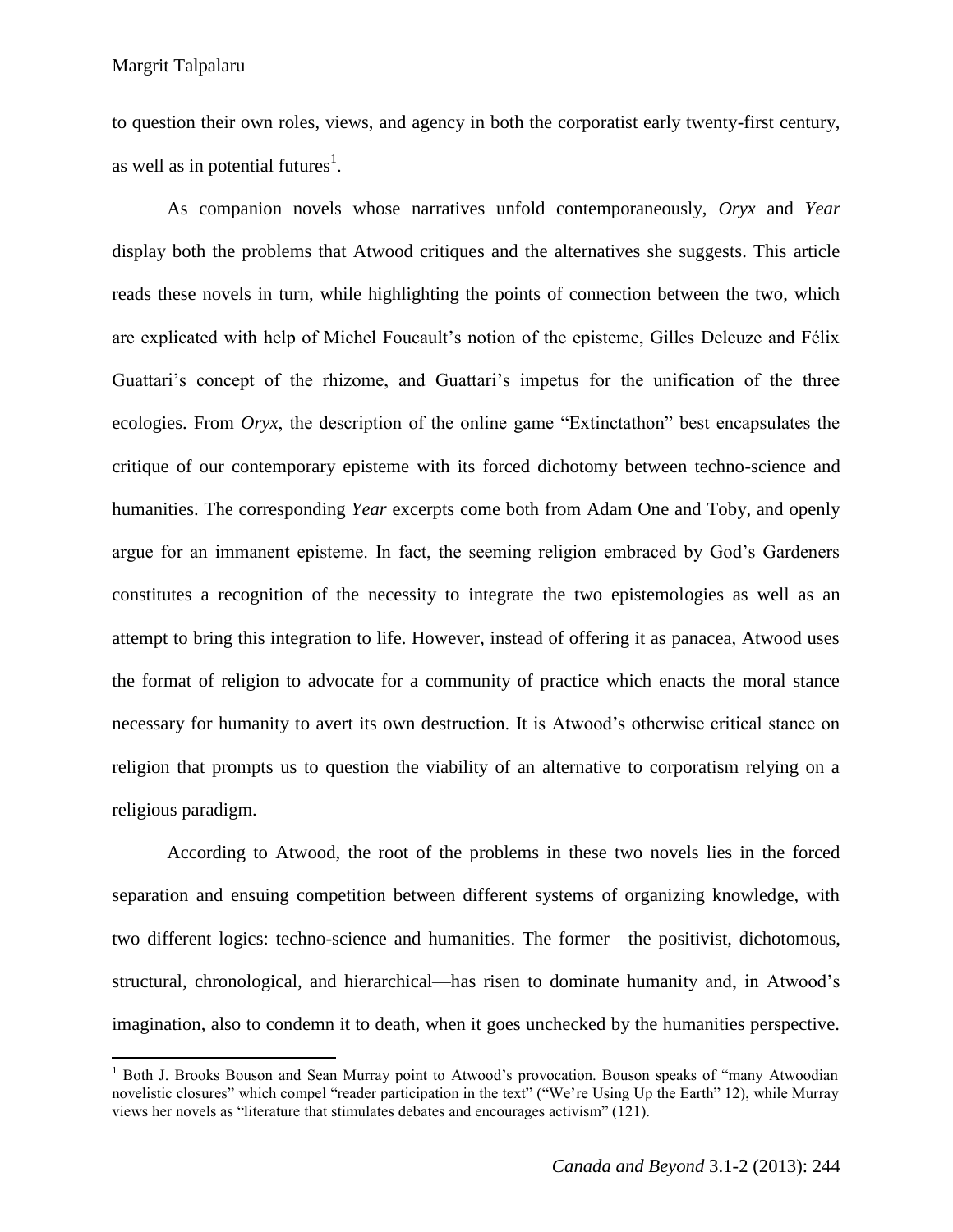Whether or not the last novel of this projected trilogy, *MaddAddam*, offers more elaborate definitive alternatives to the systemic problems it presents remains to be determined<sup>2</sup>, but this essay argues that Atwood places the responsibility of changing corporate capitalism on the metaphorical shoulders of a system of knowledge which both recognizes how the system operates and can change it, in order to counteract the possibility of humanity's extinction in the very near future. In short, she calls for the integration of different types of knowledge into an immanent episteme.

The concept of "episteme" appears in Michel Foucault's *The Order of Things: An Archaeology of the Human Sciences*, where he details its characteristics as a set of rules that unconsciously govern human thought and unwittingly order human sciences at a certain point in history:

What I am attempting to bring to light is the epistemological field, the episteme, in which knowledge, envisaged apart from all criteria having reference to its rational value, grounds its positivity and thereby manifests a history which is not that of its growing perfection, but rather of its conditions of possibility. (xxiii-xxiv)

The episteme, therefore, is the space, which organizes knowledge in a certain way at a given moment in time, and in which knowledge becomes science through validation ("grounds its positivity") and enabling ("its conditions of possibility"). The appositive clause "envisaged apart from all criteria having reference to its rational value" highlights the absence of judgment in the process of transforming knowledge into science. This epistemic validation does not revolve around "rational value" or "perfection," but rather around the historical factors which facilitate this transformation of knowledge into science.

Foucault describes changes in the Western episteme at two different points in history: mid-seventeenth century ("the Classical Age") and the beginning of the nineteenth century (the

 $\overline{\phantom{a}}$ 

<sup>2</sup> *MaddAddam* is slated for release in Fall 2013.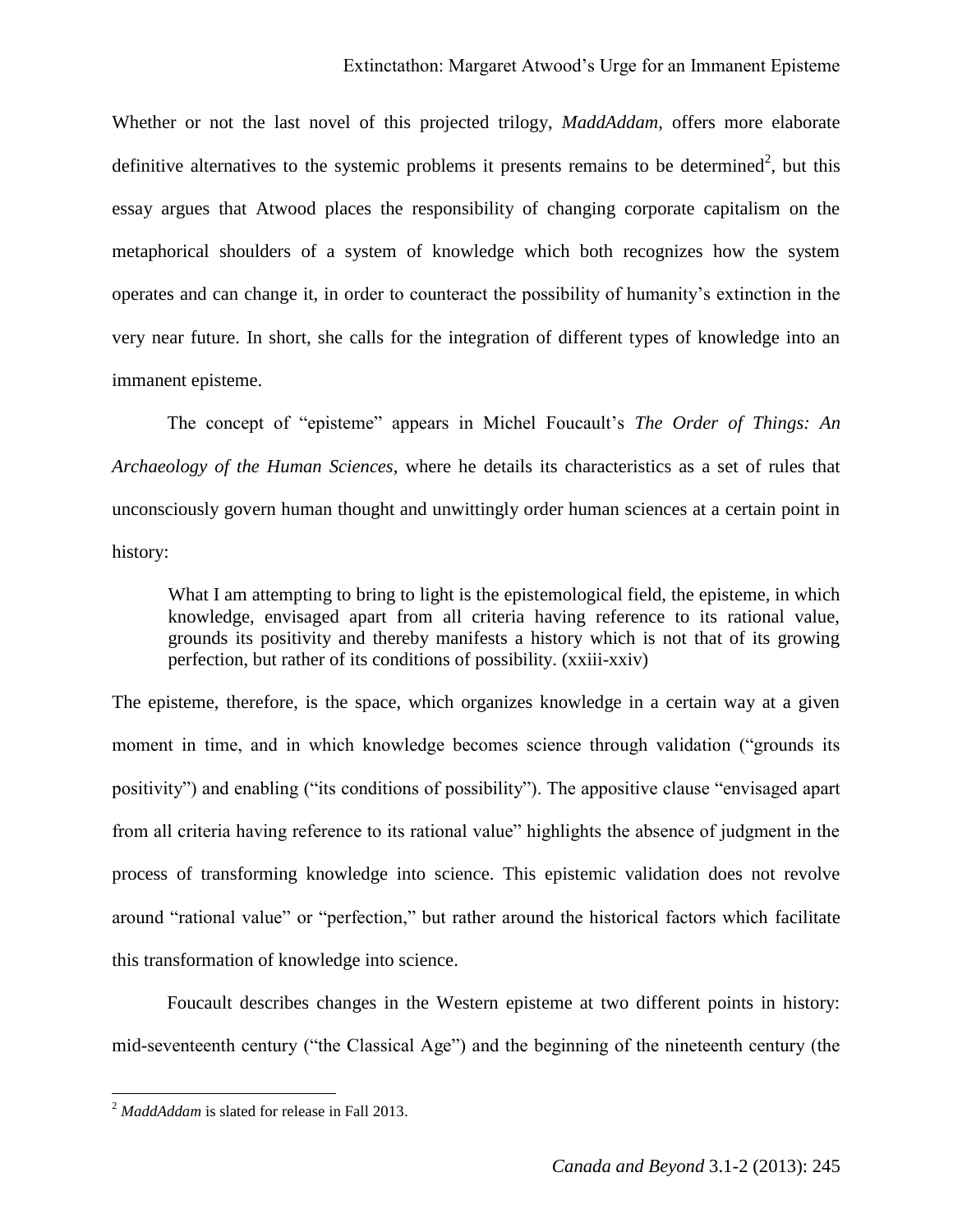$\overline{a}$ 

beginning of the Modern Age), which he pinpoints at the moment when Western knowledge focused on "man" as the scientific unit. It seems with a chuckle that Foucault confesses "It is comforting, however, and a source of profound relief to think that man is only a recent invention, a figure not yet two centuries old, a new wrinkle in our knowledge, and that he will disappear again as soon as that knowledge has discovered a new form" (xv). Modernity's preoccupation with man, overtaken by neoliberalism's focus on individuality, which Atwood both critiques and counteracts in this trilogy, is a transient preoccupation, a blip when one considers the *longue durée*<sup>3</sup> . Finally, Foucault's archaeological endeavour into the organization of knowledge aims to uncover "how a culture experiences the propinquity of things, how it establishes the *tabula* of their relationships and the order by which they must be considered" (xxvi). How does science decide which things belong where in the taxonomic table? What is the criterion differentiating Darwin's classification from Linnaeus's? The Foucauldian episteme uncovers the answers to such questions and points to the historical factors privileging a certain kind of organization of knowledge.

So, what would an immanent episteme entail? In short, it refers to a space in which knowledge organization conforms to an immanent, rather than transcendent principle, i.e., in which no hierarchy exists between epistemologies, and no criterion or methodology reigns as dominant, or is privileged above others. An immanent episteme refers to an imbrication of disciplinary knowledges leading to an enrichment of each in particular, and whose total, taken together, can account for the complexity of life on earth in a way that would explicate it better. An immanent episteme would recognize the nature of corporatism, and respond to its

<sup>&</sup>lt;sup>3</sup> Fernand Braudel proposed this perspective in his article "History and the Social Sciences: The Longue Durée," which calls for the integration of the different social sciences for a more accurate analysis of social, economic, and political phenomena. More specifically, the "longue durée" refers to the fact that "the time of the long-term structures of social reality was privileged over the time of events" (Lee 2). Braudel is largely viewed as a founder of the world-systems perspective.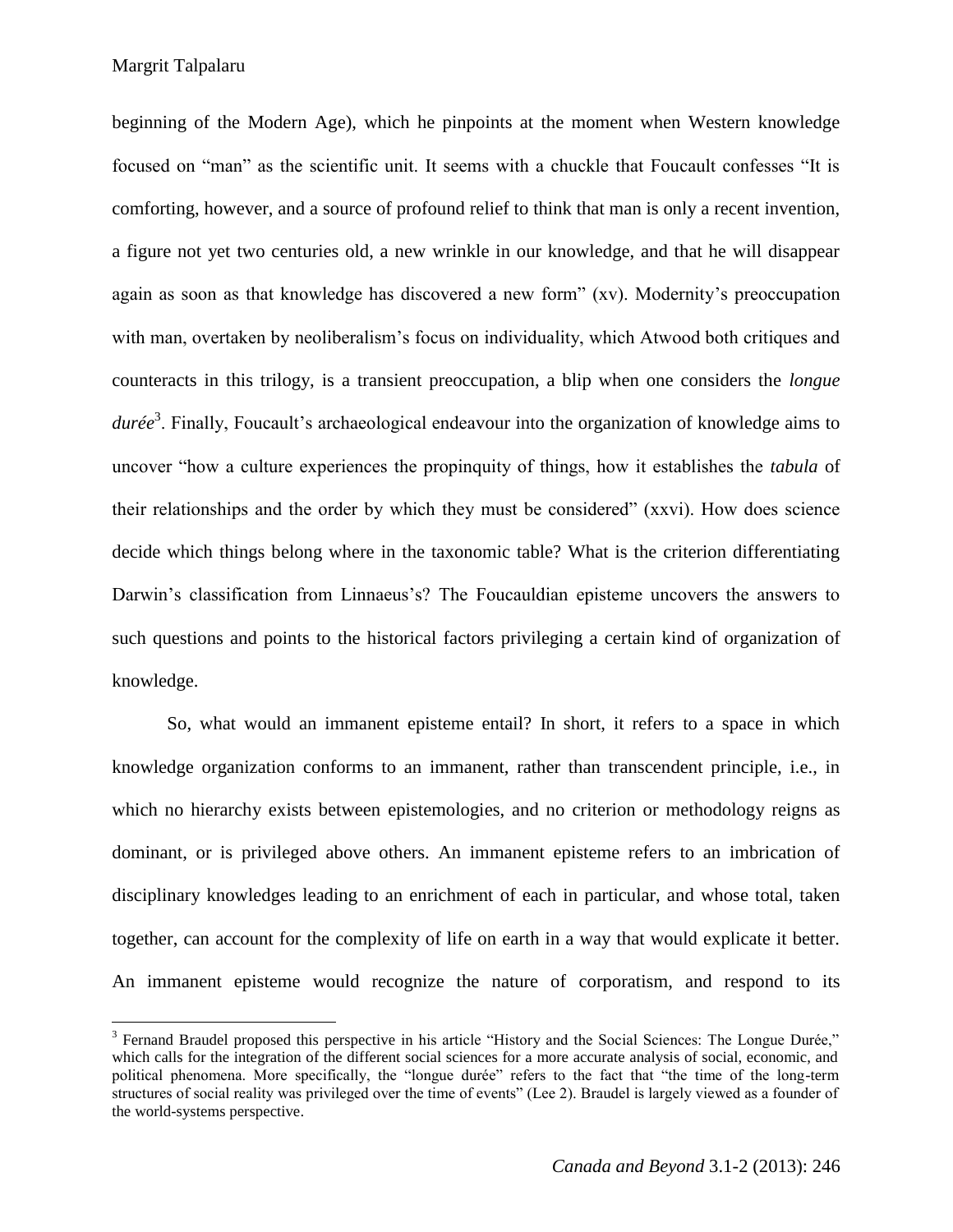oversimplifying impulse by generating complexity. An immanent episteme would thus identify alternatives borne out of this recognition, rather than allowing disciplinary knowledges to work as a stratum in the corporatist assemblage. An immanent episteme does not yet exist, because it is in corporatism's interest to keep specialized knowledges separate and hierarchical. Atwood's trilogy critiques this zero-sum game, while gesturing to the instantiation of the immanent episteme as the only solution able to forestall the end of the anthropocene.

### **"Extinctathon": From Epistemological Hierarchy to Integration in** *Oryx and Crake*

In a novel that has been hailed as a possible sequel to her most famous *The Handmaid's Tale*  $(1985)^4$ , Atwood brings forth a critique of corporatism in the form of a dystopia<sup>5</sup>. More specifically Atwood denounces the contemporary episteme, by condemning the forced distinctions and separation of knowledge into two broad categories: techno-science and humanities<sup>6</sup>. The neat, if artificial, division between these two epistemological classes leads to the disastrous situation presented in the novel.

On the face of it, the main tension in *Oryx and Crake* appears as the binary between techno-science and humanities, embodied by Crake and Snowman respectively. However, this is a false dichotomy. In fact, Atwood directs her critique exactly towards this simplistic division of knowledge into neat and exclusive categories, embodied by disciplines, which can neither

 4 See Coral Ann Howells, "Margaret Atwood's Dystopian Visions: *The Handmaid's Tale* and *Oryx and Crake*," in *The Cambridge Companion to Margaret Atwood* (161), and Helen E. Mundler, "Heritage, Pseudo-Heritage and Survival in a Spurious Wor(l)d: *Oryx and Crake* by Margaret Atwood," in *Commonwealth: Essays and Studies* 27.1 (2004): 89-98.

<sup>&</sup>lt;sup>5</sup> Atwood herself notes that *Oryx and Crake* "is not a classic dystopia. Though it has obvious dystopian elements, we don't really get an overview of the structure of the society in it" ("*The Handmaid's Tale* and *Oryx and Crake* in Context" 517).

<sup>&</sup>lt;sup>6</sup> For more historical context regarding the organization of knowledges into disciplines and their transformation within the university, please see Bill Readings' *The University in Ruins*.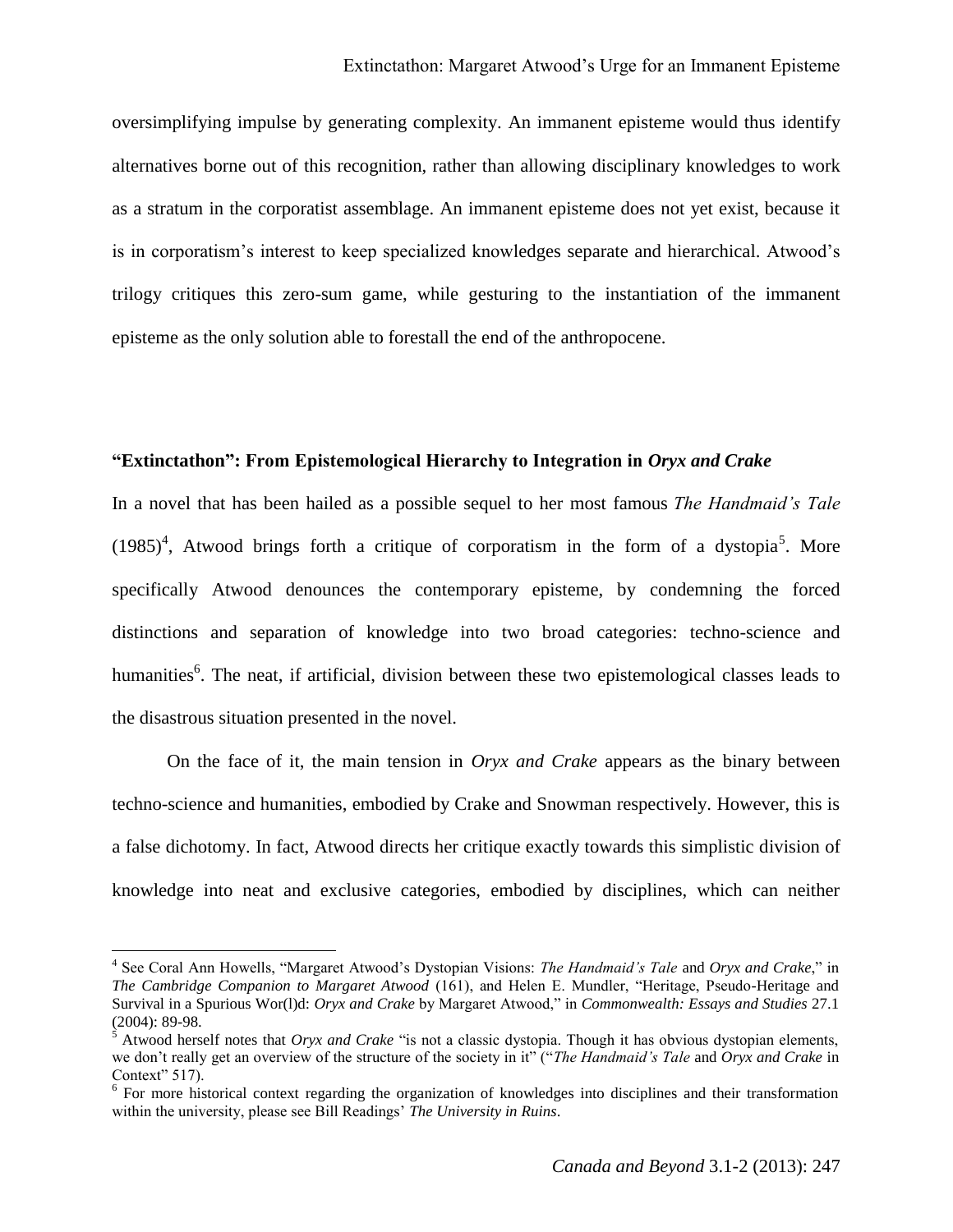$\overline{a}$ 

appropriately explain the world, nor ensure a viable future for humanity. While the overarching problem of humanity is its social organization—corporatism or corporate capitalism bent on appropriating biopower<sup>7</sup>. *Oryx* goes deeper by showing the mechanism through which humans can dissociate themselves from the very real and immediate dangers they face. Alluding to the techno-sciences vs. humanities rivalry that appears in the novel, J. Brooks Bouson maintains that "unlike those who insist that science is nothing more than a social construction, Atwood emphasizes the growing, and potentially lethal, power of techno-science to manipulate and alter human biology—and reality" ("Game Over" 151). At the same time, I would add, she offers solutions by suggesting that it is the systematic denigration of the humanities in a hierarchical knowledge system that has led us to a situation in which techno-scientific speculation goes unchecked, and can be easily taken to extremes, such as we see in the novel. Rather, Atwood advocates for a different mode of knowledge, an inclusive, interconnected, and rhizomatic one: an immanent episteme, in which the humanities would have as much importance as technoscience, and would be able to provide an ethical balance to the latter.

For example, the simplistic words vs. numbers schism appears as a symbol of this hierarchy when it comes time for Jimmy and Crake to attend college. While numbers people such as Crake are recruited by highly reputable institutions such as the Watson-Crick Institute, which "was like going to Harvard had been, back before it drowned" (*Oryx* 200), words people such as Jimmy get "knocked down at last to the Martha Graham Academy" (218), "named after some gory old dance goddess of the twentieth century" (226), where he gets a "risible degree" in Problematics (229). Genius numbers people such as Crake, with his hard techno-scientific

<sup>7</sup> In *The History of Sexuality*, *Vol. 1*, Foucault defines biopower as a "political power" which "had assigned itself the task of administering life" (139). Biopower deploys technologies of controlling and regulation life. While Foucault discusses biopower as a feature of the State starting in the seventeenth century, my argument is that a definitive trait of corporatism is the appropriation of biopower by corporations, who deploy "regulatory controls" (Foucault 140) of bodies and populations (human and animal alike).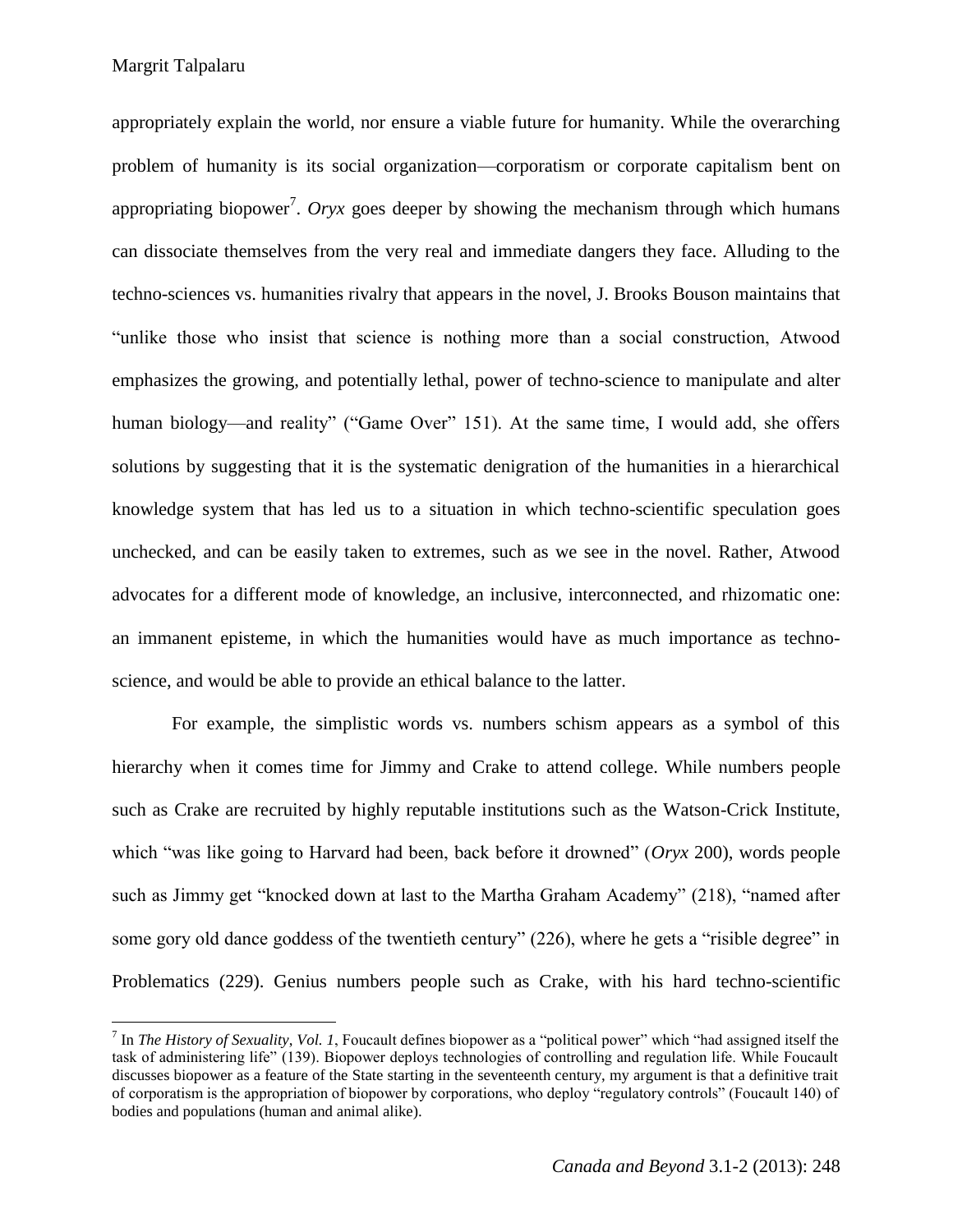thinking skills, get the VIP education and treatment in their highly secured and lavish compound to prepare them for their future executive positions atop a corporation. Words people, like Jimmy, on the other hand, would "have a choice between well-paid window dressing for a big Corp or flimsy cut-rate stuff for a borderline one" (229). Chung-Hao Ku asks a rhetorical question on this point: "is it not truthful that the technocratic system's privileging of 'numbers people' like Crake renders 'word people' like Snowman human beings manqué?" (111). I would answer it with another rhetorical question: what does it mean when, in the end, it is the homme manqué who survives? Maybe that the social organization of humanity itself was even more flawed? The undeniable privilege enjoyed by techno-science over humanities translates in the reality of this novel in the lavishness of the separate educational facilities of the former and the respective misery of the latter. This difference perpetuates itself in the opposing prospects faced by the alumni of these educational institutions. However, apart from the material differences, the oppressive mechanism of epistemic segregation operates at a subtle level. As much as it is constructed rather than innate—in the sense that people with techno-scientific abilities are not more endowed than humanities disciples—this hierarchy insinuates itself in activities as seemingly innocuous as game playing.

A close reading of Extinctathon, which Jimmy and Glenn play, helps substantiate this argument, as it displays some of the main characteristics of the corporatist episteme. This paragraph brings to the fore some of the most important questions that the novel asks us to ponder. There are a number of immediate connections that this excerpt facilitates. First, "Exctinctathon" clearly suggests a race towards extinction, implying perpetual competition, an idea that is also emphasized by its internet-game format, and reinforced by Glenn's desire to become "Grandmaster." The competition that the game makes us think of resonates with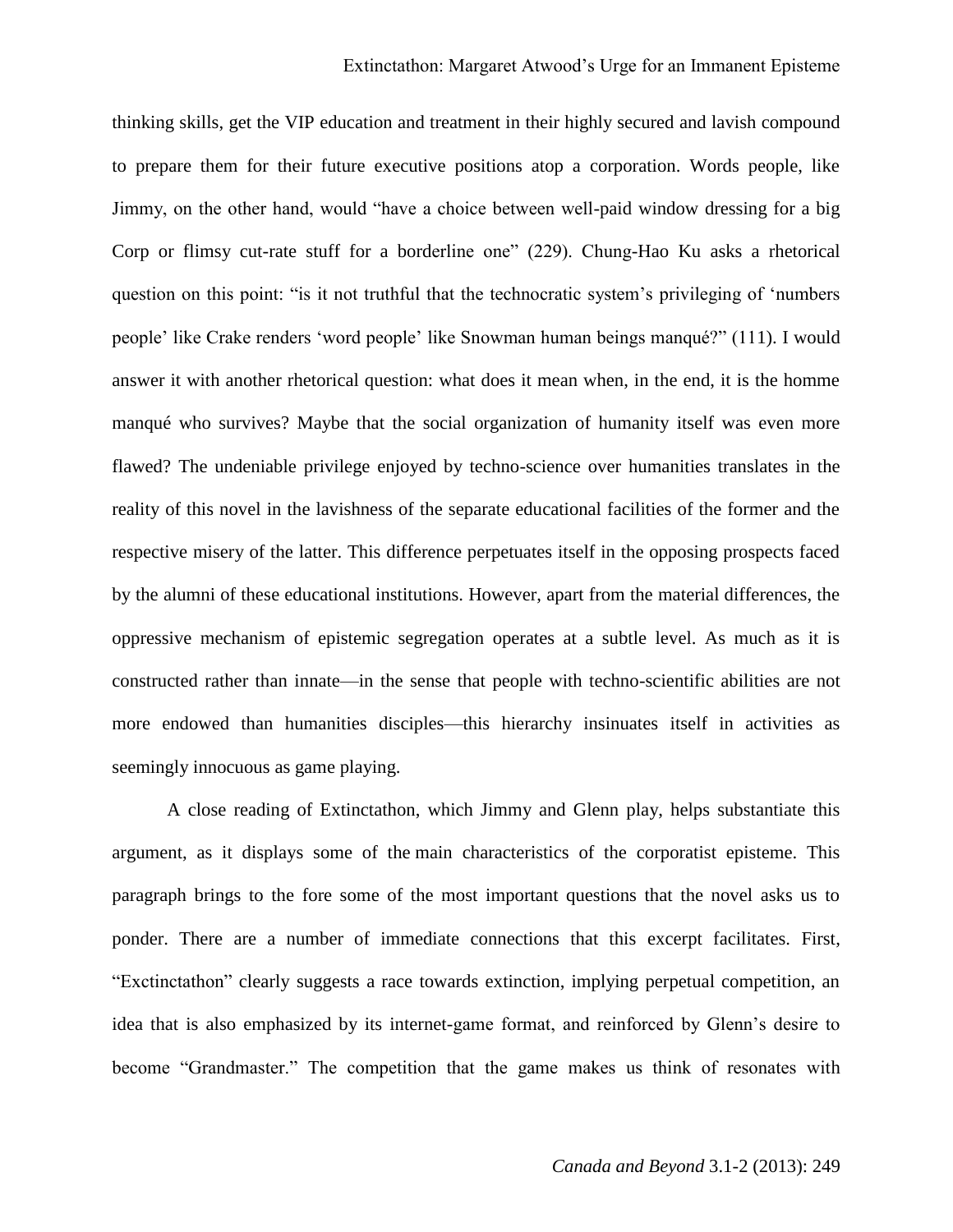capitalist conditions, which tout competition as the only type of regulation that a free market needs. The novel presents the unregulated corporations as one of the causes leading to its contemporaneous situation:

Extinctathon, Monitored by MaddAddam. Adam named the living animals, MaddAddam names the dead ones. Do you want to play? That was what came up when you logged on. You then had to click Yes, enter your codename, and pick one of the two chatrooms— Kingdom Animal, Kingdom Vegetable. Then some challenger would come online using his own codename—Komodo, Rhino, Manatee, Hippocampus Ramulosus—and propose a contest. Begins with, number of legs, what is it? The it would be some bioform that had kakked out within the past fifty years—no T-Rex, no roc, no dodo, and points off for getting the time frame wrong. Then you'd narrow it down, Phylum Class Order Family Genus Species, then the habitat and when last seen, and what had snuffed it (Pollution, habitat destruction, credulous morons who thought that eating it would give them a boner). (97-98)

Interestingly, the way one can win the game is through naming. Taxonomy figures ironically here, in the line that calls for the organization according to "Class Order Family Genus Species," calling our attention to one of the many tensions in the novel. Here the tension is between the hard scientific character of the method of producing taxonomies versus the mythical dimensions invoked through Adam and his original attempt to name creatures. The irony comes out of Atwood's disavowal of the contemporary episteme, one that privileges a reductionist Weltanschauung under the pretence of science. The juxtaposition of scientific taxonomy with Adam's naming stands to emphasize the false dichotomy between techno-science and humanities. Adam, although fictional, a narrative device belonging to a humanistic genealogy, had living animals around to name. MaddAddam, on the other hand, present at the pinnacle of a techno-scientific society, can only stand and watch while whole species have become extinct in the space of fifty years, not only in spite of, but more likely due to unchecked techno-scientific 'advances.' However, rather than privileging humanities over techno-science, the novel and this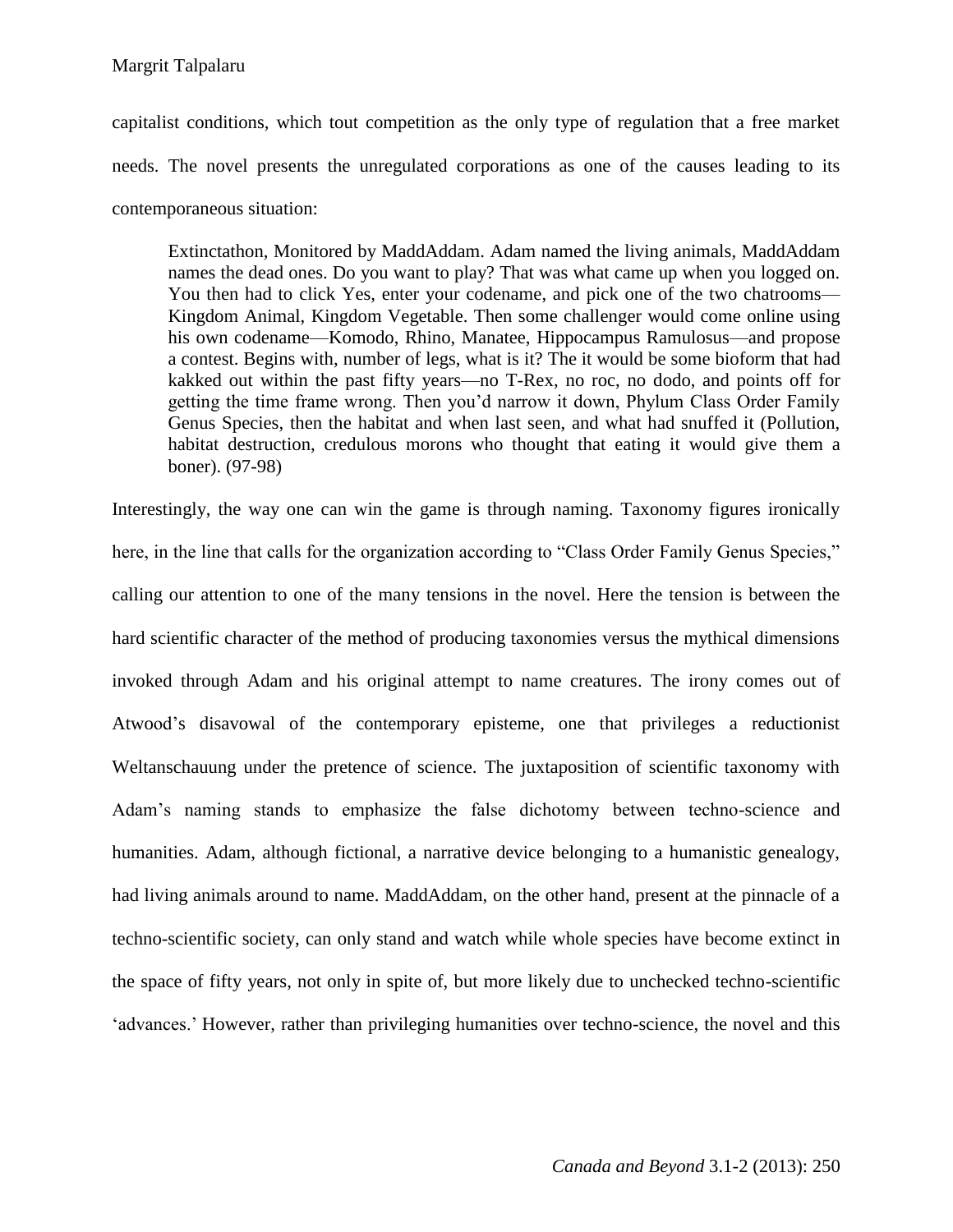excerpt show how the problem lies in the clear separation and establishment of a hierarchy between the two modes of knowledge $^8$ .

In its critique of a hierarchical system and its call for an integrated epistemology, the novel comes close to what Gilles Deleuze and Félix Guattari have described in the introduction to *A Thousand Plateaus* as the tree-root/book system versus the rhizome. At stake here are not only two different systems of organizing knowledge, but two different logics, of which the hierarchical one will ultimately doom humanity according to Atwood. While the novel strongly critiques this episteme, it only offers subtle suggestions towards an alternative. The rhizome offers an alternative to the tree, which corresponds to the traditional system of domination: "Arborescent systems are hierarchical systems with centres of significance and subjectification, central automata like organized memories" (Deleuze and Guattari 16). The arborescent system is thus based on transcendence: one is above others in a clear hierarchy. The rhizomatic, on the other hand, stays within its plane of immanence. The rhizome emerges as an alternative: "To be rhizomorphous is to produce stems and filaments that seem to be roots, or better yet connect with them by penetrating the trunk, but put them to strange new uses" (15). While the tree-root/book system is based on transcendence, i.e. on the existence of one above others, the rhizomatic constructs a network of interconnected elements, in which none is the utmost dominant or determining in relation to the others.

Hannes Bergthaller views Atwood's call for integration in a more restricted sense, when he argues that for Atwood, "the imagination is needed to see something that is, in an important sense, not there—without thereby blinding oneself to that which is, that is, without distorting or

 $\overline{a}$ 

<sup>&</sup>lt;sup>8</sup> See also Coral Ann Howells, who discounts the opposition between arts and sciences: "But is there really an opposition between science and art? Is it not the case that the creative imagination is a distinctively human quality shared by both scientists and artists? Snowman is the artist figure, wordsmith and storyteller, and Crake is the scientist, a Mephistophelean figure perhaps, but also a failed idealist like Frankenstein or Dr. Moreau" ("Bad News" 93).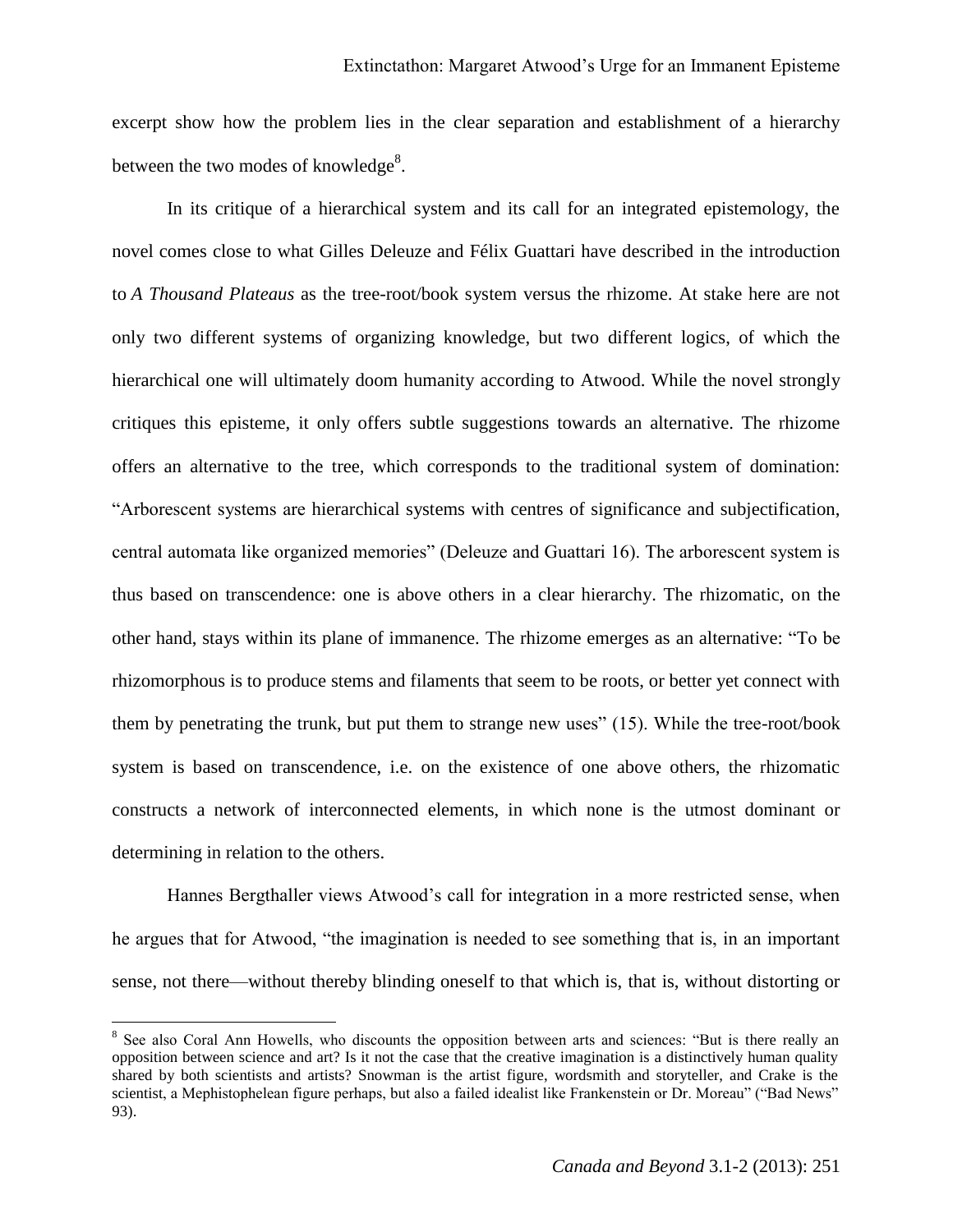denying the scientific and historical record" (741). Bergthaller thus perceives the need to complement a scientific epistemology with a literary imagination. The injunction "to build bridges between evolutionary biology and literary studies" (742) foregrounds the methodology of ecocriticism, eminently predisposed to frame Atwood's two novels, but I wonder if this restriction to "literary studies" does not, in fact, limit Atwood's scope. While it is true that narrative emerges as most often used representative of the humanities in these novels, other humanist disciplines, such as history and gender studies (Watkins *passim*), prove indispensable in both understanding the problems posed by the corporate capitalism Atwood critiques, and in shaping potentialities for different futures.

Through Extinctathon, we also see that the need to categorize and hierarchize present there foregrounds the dominant epistemology squarely in the tree-root system. The game itself is a reward for the tree-root kind of thinking. It is the epitome of this sort of epistemology. The same Weltanshauung that destroyed these species because of its desire for dominance and hierarchy finds its reward here through the adherence to this conceptual apparatus. Atwood illustrates the failure of the tree-root thinking by showing it results in extinction of many animal species, placed lower in what the tree-root systems calls "the food chain." Moreover, the derision of the hierarchical logic goes, if humanity still cannot learn anything from all this destruction, then the only possible outcome rests with complete extinction of the dominant species, which is itself implied in the suffix "–athon," pointing to the perpetuity of the race. The Oxford English Dictionary advises that this suffix indicates "something carried on for an abnormal length of time." Envisaging the entire anthopocene as one protracted race, Atwood suggests, means two things: a definite end and many losers. *Oryx* warns the end is close and many species, including humans, end up off the podium.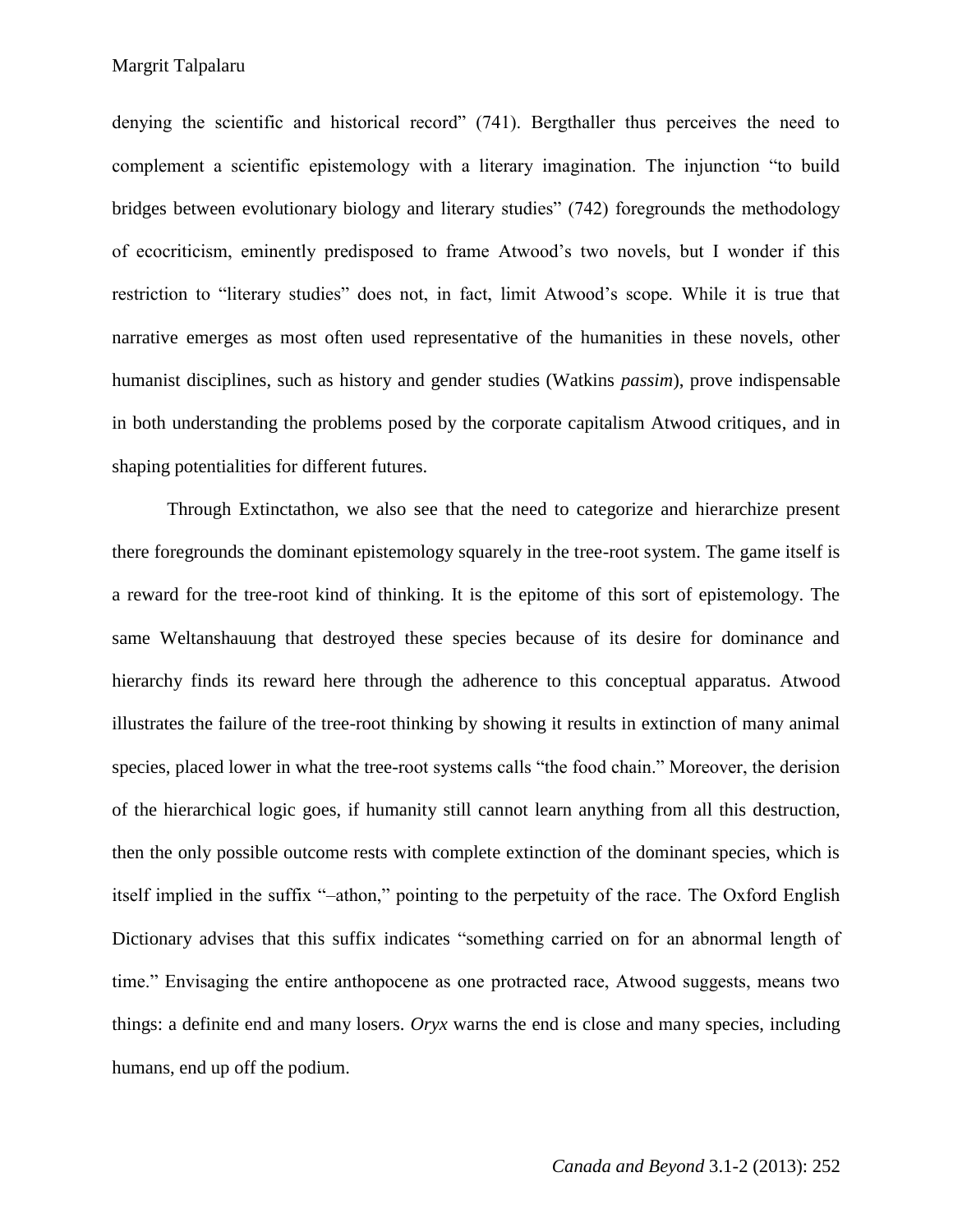The parallels go even further in this paragraph: Kingdom Animal and Kingdom Vegetable appear as reminders of our unquestioned anthropocentrism: why would we name the totality of animals and/or plants with a designation of human social organization? By reversing the usual phrase Animal Kingdom to read Kingdom Animal, Atwood is creating a cognitive dissonance that leads us to question anthropocentrism, to keep in check our own smug complacency, to wake us up from day-dreaming and to push us to realize the immediacy of the problem of extinction<sup>9</sup>. The problem of extinction is not only for techno-science to grapple with: the problem resides as much in representation, as it does in people playing God, by naming or rearranging genetic information and coming up with new species while others go extinct. Ascribing a human mode of social organization (e.g., kingdom) onto the other animals on this earth constitutes an anthropomorphic representation, which falls within the purview of the humanities. Toying with DNA, on the other hand, is the domain of techno-science. Thus, there is no innocent mode of knowledge for Atwood: both techno-science and humanities are bent on organizing, stabilizing, and systematizing. If there should be an escape from this dystopia, it resides in an epistemological overhaul, one that can provide quick connections between the actions of humans and the repercussions on other inhabitants of their environment, e.g. animals.

Also symbolic of the humanities in this excerpt, history appears almost imperceptibly. The need to historicize and construct chronologies appears in the blunt "points off for getting the time frame wrong." This is the instrumentalized kind of history, which Foucault<sup>10</sup> opposes to

 $\overline{\phantom{a}}$ 

<sup>9</sup> As Atwood notes "I'd been clipping small items from the back pages of newspapers for *Year*s, and noting with alarm that trends derided ten *Year*s ago as paranoid fantasies had become possibilities, then actualities. The rules of biology are as inexorable as those of physics: run out of food and water and you die. No animal can exhaust its resource base and hope to survive. Human civilizations are subject to the same law" ("Writing *Oryx and Crake*," n. pag.).

 $10$  "The historian's history finds its support outside of time and pretends to base its judgements on an apocalyptic objectivity" ("Nietzsche, Genealogy, History" 87). The genealogist, on the other hand, aims to "identify the accidents, the minute deviations—or, conversely, the complete reversals—the errors, the false appraisals, and the faulty calculations that gave birth to those things that continue to exist and have value for us" (81). Thus, while the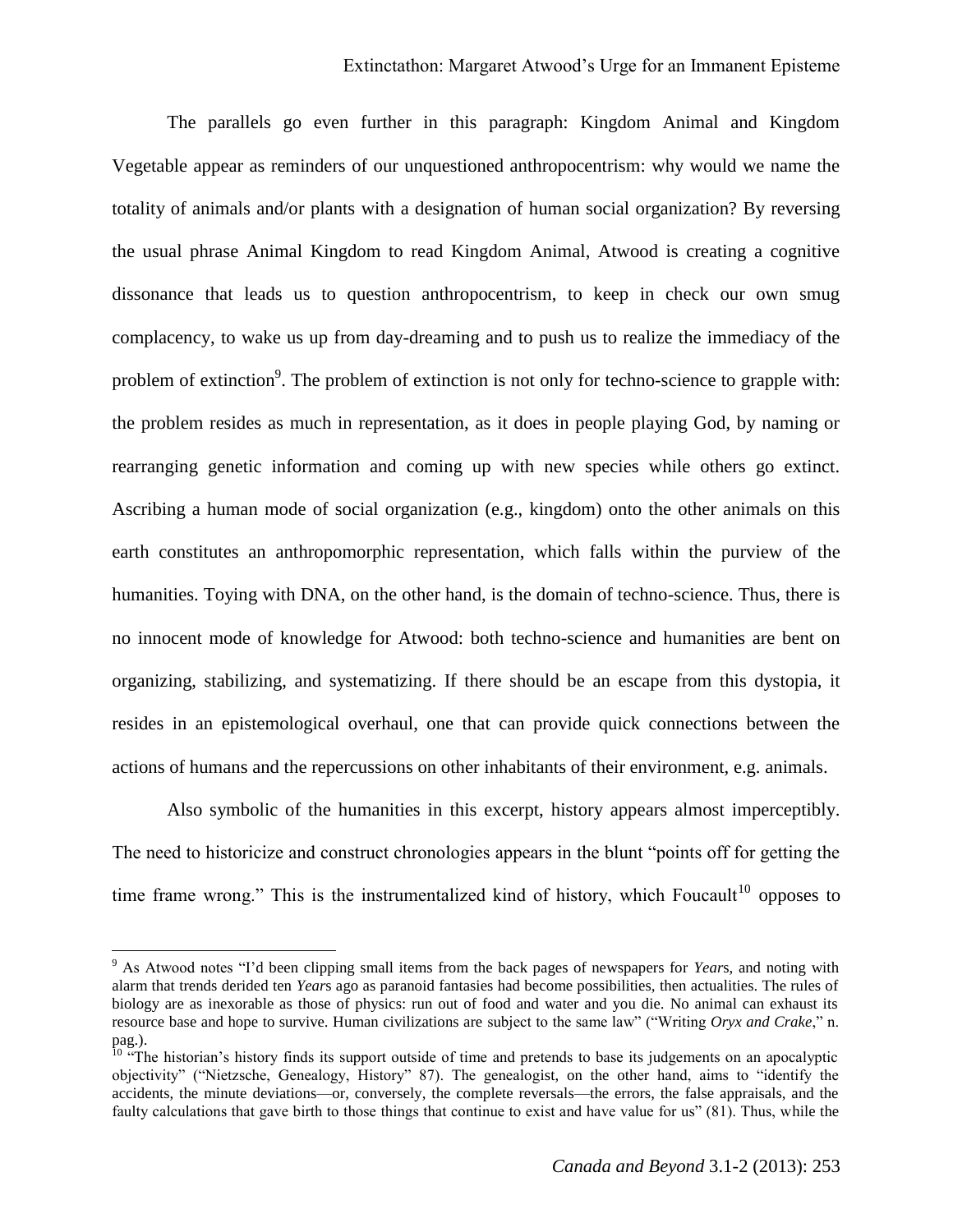$\overline{\phantom{a}}$ 

genealogy, and which can only serve to piece together the ecosystem of old, before extinction. History as the need to understand human life in different times has no place in Crake's little world, and he tries to excise that capacity from the post-human Crakers, who ultimately develop their own creation narrative. For now, though, narrative still appears at the end of the scientific enumeration of extinction causes: "credulous morons that thought that eating its horn would give them a boner." Bitter cynicism aside, humanities re-assert their explanatory value and potential for rhizomatic connections when it comes to phenomena that techno-science cannot completely account for. When techno-scientific explanations about the extinction of a species due to evolutionary or 'natural' causes do not suffice, humanities research can provide the missing links between cultural practices and ecological outcomes.

My final point here has to do with language and style. Atwood's painting of the future would be chilling and paralyzing if it were not so brilliantly satiric. The style brings out the tensions between humans and their environment; between different types of human endeavours: scholarly, e.g., techno-science and humanities, or leisurely, e.g., playing computer games. These tensions are described in a language that casually mixes academic jargon with slang. All of these interconnected aspects pinpoint the utter imbrication of all aspects of human activity as cause for the present situation: if only people acknowledged that making money by selling animal 'spare parts' for health benefits with the excuse that science has proven the inferiority of animal life, maybe humanity would not be doomed. Ultimately, Atwood's deft use of language enacts her argument: there is more to humans than their DNA, no matter how convenient and easy to categorize it were, so that human organs could be harvested from genetically modified pigs. Like it or not, both humans and animals are more than the sum of their organs, as the complexity of

historian aims to construct a tree-root type of epistemology, the genealogies pieces together information to construct a rhizomatic understanding of disparate events which impact human life.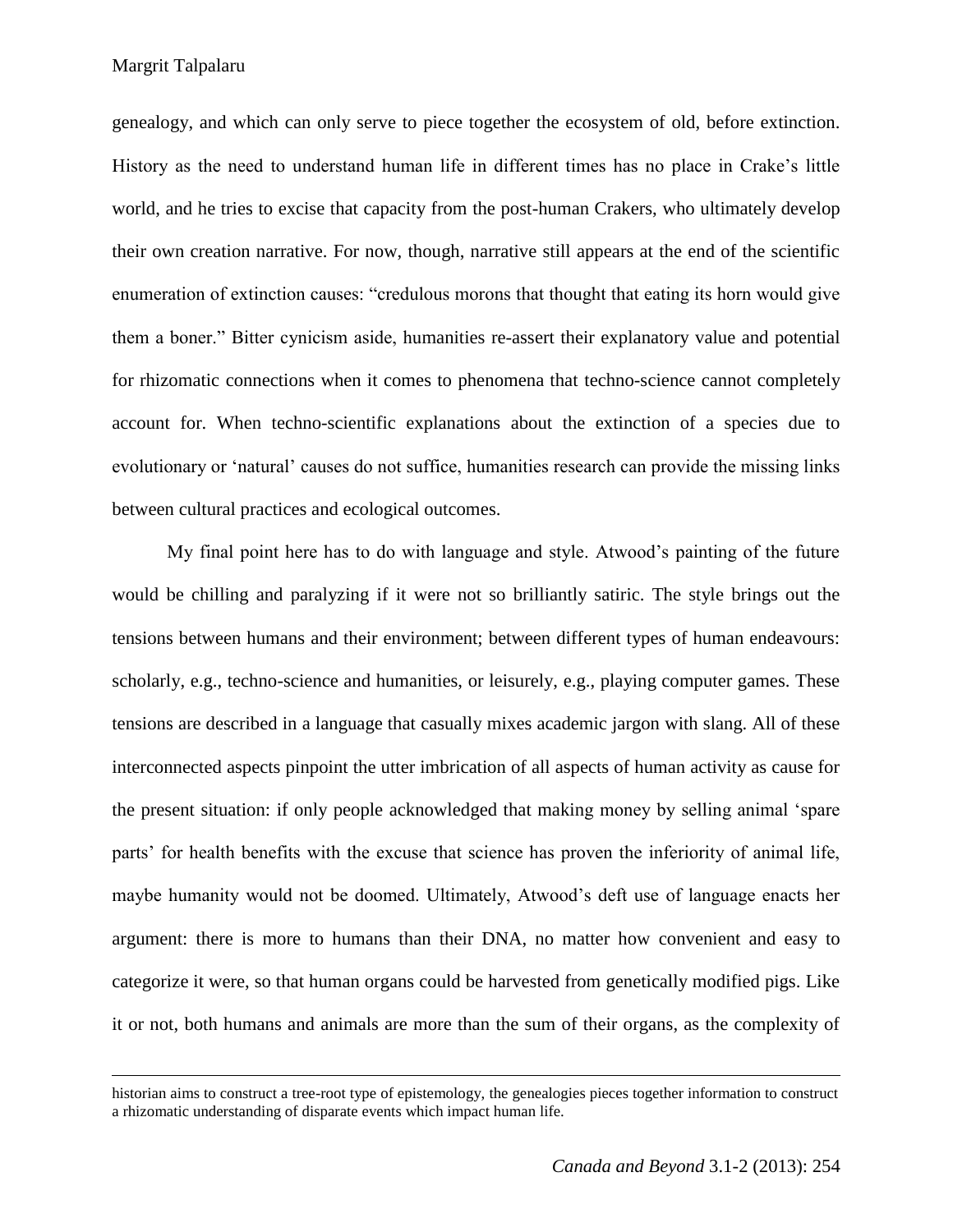their cultural artefacts prove, be it the Crakers' quickly developed mythology<sup>11</sup> or this very novel.

Finally, Exctinctathon also occasions the perfect segue to the second novel of the MaddAddam trilogy, both through this description I quoted, in which we find out about the Grandmasters with "brains like search engines," who could remember "obscure bugs, weeds, and frogs nobody had ever heard of." These Grandmasters are yet another rhizomatic network: renegade God's Gardeners who use this computer game as a cover to communicate and coordinate their counter-corporatist actions. Let us now turn to investigate what kind of alternative God's Gardeners represent.

# **"Like any other conclave": Gods' Gardeners' Community of Practice as Humanity's Saving Grace**

In spite of Crake's best efforts, the need for moral regulation through narrative re-emerges in the post-human Crakers. If that gesture merely suggests an attachment to the capacity of organized religion to shape or to police human behaviour out of its consumerist, selfish, libertarian tendencies in *Oryx*, the message of *Year* emerges seemingly in confirmation. God's Gardeners' religion and practice combine both the techno-scientific and the humanist sides of the episteme in their commitment to living sustainably on the periphery of corporatism, while also instantiating possibilities to alter the entire system. However, Atwood does not idealize the capacity of any organized religion to offer the prefect alternate to life-as-we-know-it. Rather than endorsing religion non-critically as the panacea for the devastation and inequalities perpetuated

 $\overline{\phantom{a}}$ 

<sup>&</sup>lt;sup>11</sup> For a discussion of mythology in this novel, see Carol Osborne, "Mythmaking in Margaret Atwood's *Oryx and Crake*," in *Once upon a Time: Myth, Fairy Tales and Legends in Margaret Atwood's Writings*. 25-46.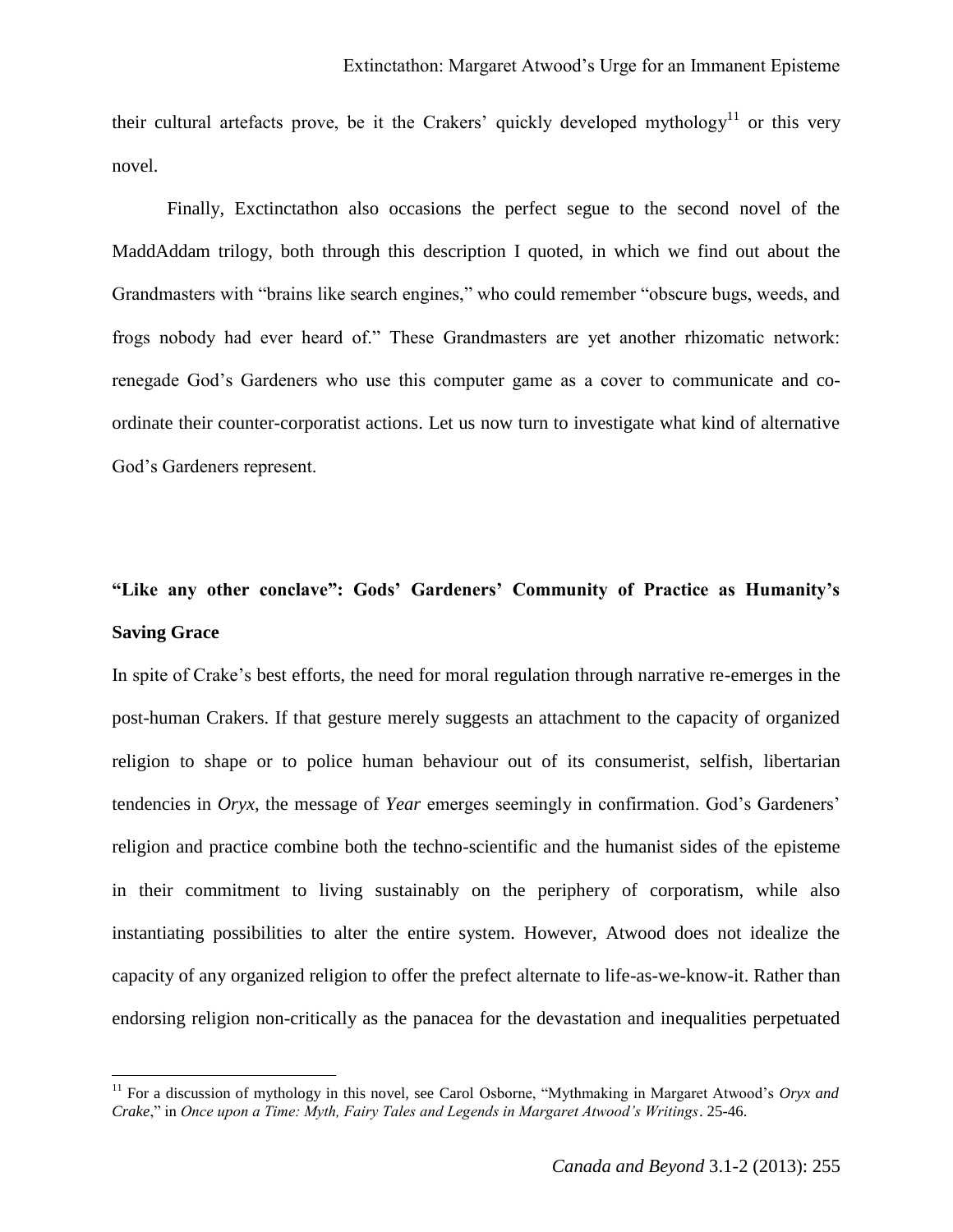by corporatism, Atwood is using religion as the conceptual launch pad for the suggestion to build a community organized around the practice of integrating techno-science and humanities. Gerry Canavan argues "the ultimate intellectual project of God's Gardeners is to unite the 'two cultures' of *Oryx and Crake*: to reconcile science to humanism and find some way to move forward with both" (154). In other words, the novel presents a group symbolically organized around what seems to be a religion (Grace 41; Hoogheem 60), while Atwood repeatedly displays her distrust of religion through the voices and actions of Toby, Zeb, and even Adam One himself.

The Gardeners constitute an exploration of the question of whether we can envisage the same fervour driving religious congregations around the practice of ethical living on a large scale. As Sean Murray asserts, Atwood "builds in just enough scepticism to leave us wondering how best to live in harmony with nature and with each other" (120). The point of the Gardeners is not to literally proselytize for a new religion, but to conceptually investigate the possibility of different layers of epistemic integration. Atwood suggests this integration both through the Gardeners, as well as "in her practice of rewriting, through palimpsestic accretion," in order to show "the need in a post-secular apocalyptic world for syncretic, plural faith narratives that avoid Judgment" (Watkins 130). Atwood is urging us not to re-invent the wheel, but to look around us and meld a sustainable ethic and practice out of existing narratives be they spiritual, scientific, or artistic, which can be viewed as the palimpsestic layers Watkins mentions. This practice presupposes a clear understanding of how immanent corporatism operates and offers an alternative way of life with the potential to change the system altogether. By necessity, to be attainable, this practice would have to be pragmatic and imperfect. Rather than symbolizing religion as the alternative to corporatism, the Gardeners plant an idea about the potentials of a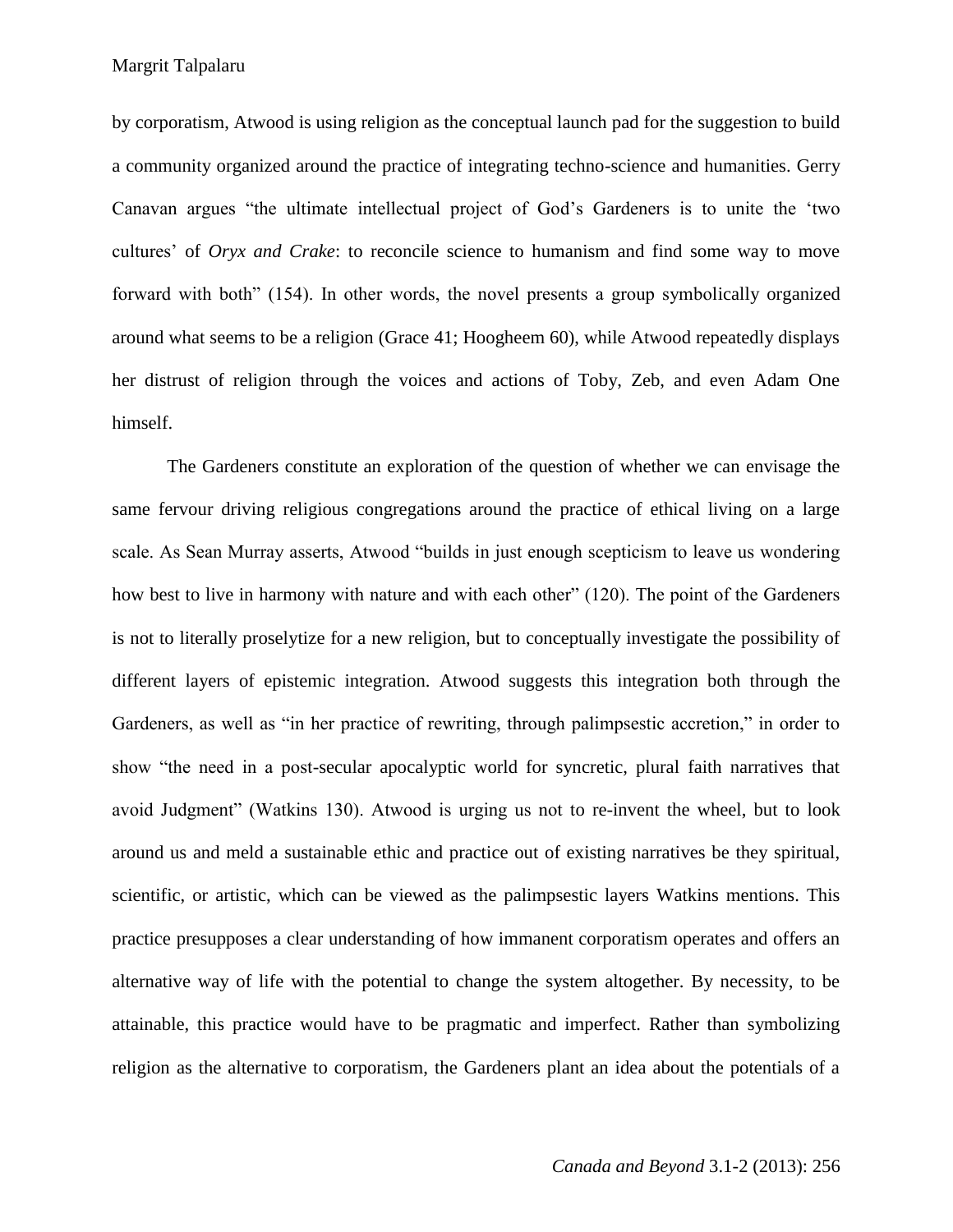community of practice, whose immanent connections between modes of knowledge can guide humanity out of the devastation—both literal and figurative—of corporatism and into its future.

On the contrary, the same pragmatism which explained extinction through lust in the "Extinctathon" description also serves to open readers' eyes to the pitfalls of organized religion, when, as a newly inducted Eve, Toby realizes

She must have supposed they [the Gardeners] exchanged information chemically, like trees. But no, nothing so vegetable: they sat around a table like any other conclave and hammered out their positions—theological as well as practical—as ruthlessly as medieval monks. And, as with the monks, there was increasingly much at stake. That was worrying to Toby, for the Corporations tolerated no opposition, and the Gardener stance against commercial activities in the larger stance might well come to be construed as that. So Toby was not wrapped in some otherworldly sheephold-like cocoon, as she'd once supposed. Instead she was walking the edge of a real and potentially explosive power. (189)

This paragraph illustrates multiple issues at the same time. First, Atwood does not embrace religion idealistically as the panacea for corporatism. As with any religion, the need for order within the ranks of God's Gardeners gives rise to a hierarchy which both embraces secrecy in a paternalist manner, and has the potential to perpetuate the systemic inequalities from which it is attempting to escape. The "hammering out" of their positions shows how power struggles do not escape the Gardeners, in spite of their seemingly egalitarian, integrated theology. Second, it is this negotiated theology which dictates the group's opposition to corporatism, as a way of constructing an alternative, ecological, and ethical lifestyle. This integrated alternative appears in the qualification of the Gardeners' positions as "theological as well as practical," which points to their aims for immediate applicability. Finally, in spite of their opposition, the Gardeners cannot escape corporatism. Even though Toby thought herself outside the system, its immanence allows for no outside. The Gardeners may endeavour to build an alternate life to the dominant one, but their dealings at the Tree of Life exchange show that such a position does not exist. Moreover,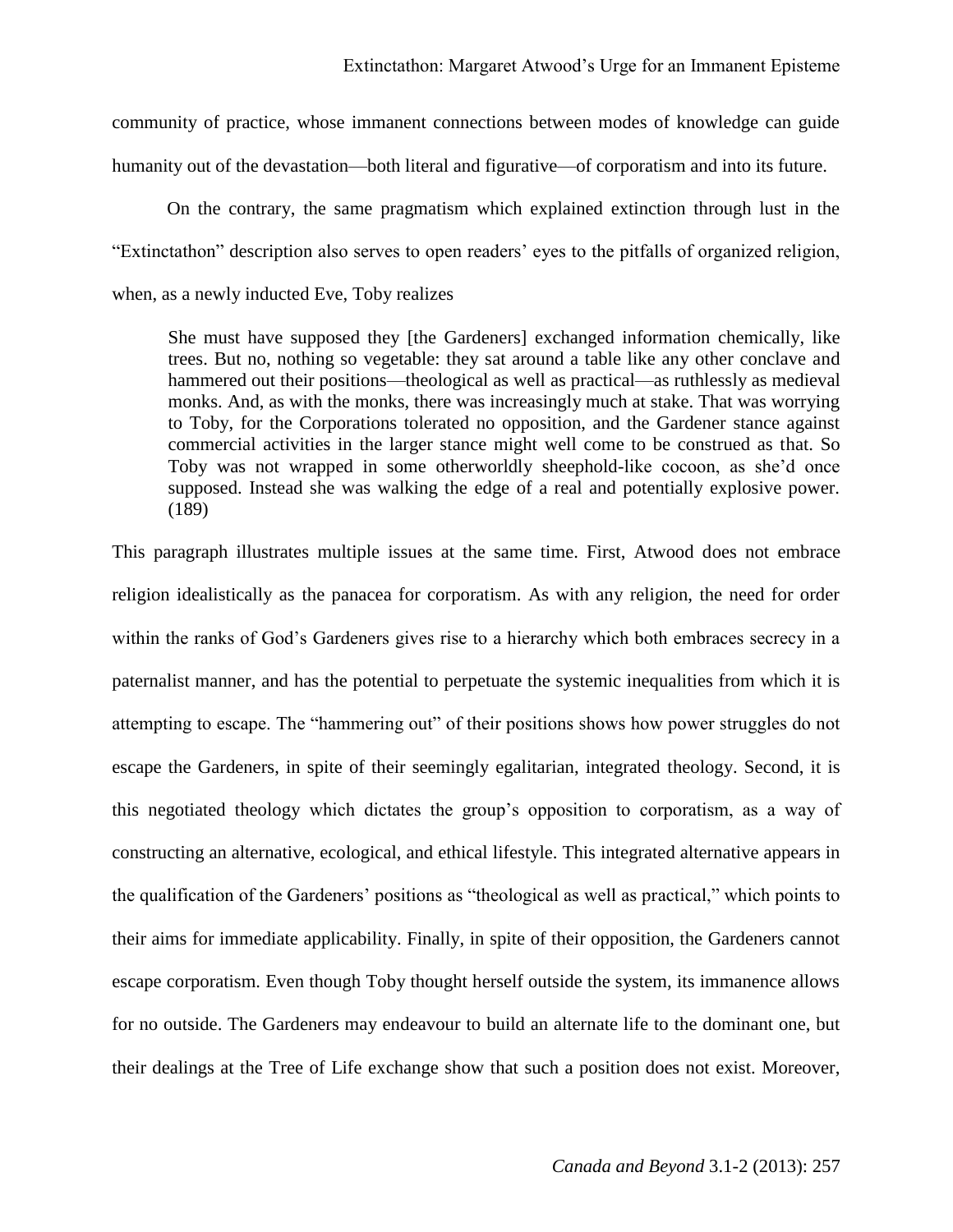$\overline{a}$ 

what they trade also originates in corporatist activities, e.g., vinegar fermented from leftover wine the Gardener children "glean" from the garbage of corporate-owned establishments. Ultimately, the Gardeners are integrated within the immanent economy of corporatism, but manage to construct an alternative way of life that ensures their surviving the "waterless flood."

Even if this survival proves tenuous by the end of the novel, it is the Gardeners' recognition of the mechanisms of operation of corporatism, as well as their constructing their niche within it, a veritable line of flight<sup>12</sup> in Deleuze-Guattarian terminology, that allows them to survive. The reason for the precariousness of Gardeners' survival arguably also resides in their dogmatic application of their theology. This fallibility underscores Atwood's scepticism towards the wholesale adoption of any religion as panacea. Atwood's "ambivalent, sardonic, and ultimately fond portrayal of religion" (Hoogheem 57) suggests alternatives to be found in the building of communities of practice, but she stops short of prescribing religion as the ideal rallying point<sup>13</sup>.

Arguably, the Gardeners' partial failure stems from their inability to effectively integrate the three ecologies postulated by Félix Guattari. Guattari, who was bemoaning the extinction of "words, phrases, and gestures of human solidarity" (29), alongside biological species, proclaims the solution to the devastation perpetrated by "Integrated World Capitalism" (32) to be an ecosophy. The ecosophy constitutes "an ethico-political articulation […] between the three ecological registers (the environment, social relations and human subjectivity)" (19-20). Thus, the ecosophy would combine these three registers, which Guattari sees as the *sine qua non*

 $12$  "Lines of flight, for their part, never consist in running away from the world, but rather in causing runoffs, as when you drill a whole in a pipe; there is no social system that does not leak from all directions, even if it makes its segments increasingly rigid in order to seal the lines of flight. There is nothing imaginary, nothing symbolic about a line of flight" (*A Thousand Plateaus* 204).

<sup>&</sup>lt;sup>13</sup> Susan Watkins argues Atwood's palimpsestic "writing process is a direct challenge to the rise of Evangelical fundamentalism," as the writer "treats [diverse post-Christian sects] ironically" (129). Similarly, Andrew Hoogheem asserts that even though "the sacred has facilitated [the Gardeners'] secular survival," it does not mean "religion amounts to inoculation against catastrophe" (64).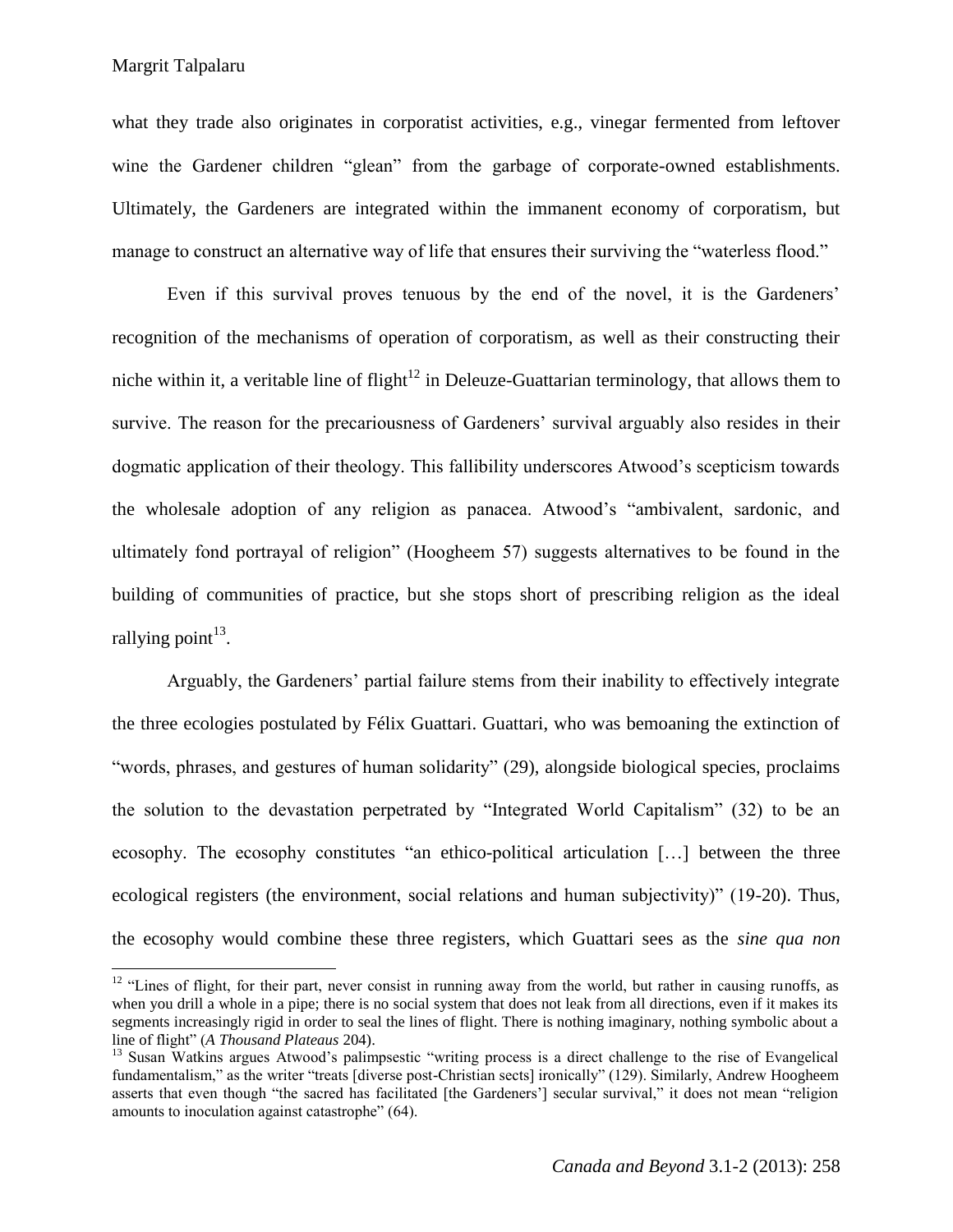condition for the prolongation of the anthropocene. Instead of an ecosophy, the Gardeners settle for a religion, which only weaves two of the three ecologies: the environment and social relations. The Gardeners' treatment of depression, which they call "fallow state," and which afflicts many of their members, who are left to cope alone, shows their religion falling short of integrating human subjectivity<sup>14</sup>. This problematic oversight grants the Gardeners only a tenuous survival at the end of the novel, and it precludes the facile conclusion that Atwood prescribes religion as the alternative to corporatism.

However, the possibility of the Gardeners' success, such as it is, resides exactly in their interweaving of the two epistemologies that corporatism keeps in opposition: techno-science and the humanities. The integrated episteme does not parallel the integrated ecologies. Rather, they exist in a relationship of mutual enabling: combining sciences and humanities in an immanent episteme allows for the integration of the three ecologies through the nuanced understanding of the multifaceted relationships between the environment, social relations, and human subjectivity. The corollary also stands: grasping the complexities of the connections between the three ecologies demands the trans-disciplinary approach. Towards the end of the novel, when Toby meets Ren again, she is hesitant to take charge of the young woman's recovery because of the danger Ren's vulnerability poses to Toby's own survival. However, she undertakes the task, exactly because she has adopted the Gardeners' philosophy of recuperating human solidarity from the dregs of rampant neoliberalism, which illustrates the combination of the ecologies of social relations and environment. Toby's actions at this point display the mutually-enforcing

 $\overline{a}$ 

<sup>&</sup>lt;sup>14</sup> "My own mother said Bernice's mother was 'depressed'. But my mother wasn't a real Gardener, as Bernice was always telling me, because a real Gardener would never say *depressed*. The Gardeners believed that people who acted like Veena were in a Fallow state—resting, retreating into themselves to gain Spiritual insight, gathering their energy for the moment when they would burst out again like buds in spring. They only appeared to be doing nothing. Some Gardeners could remain in a Fallow state for a very long time" (Atwood, *Year* 80).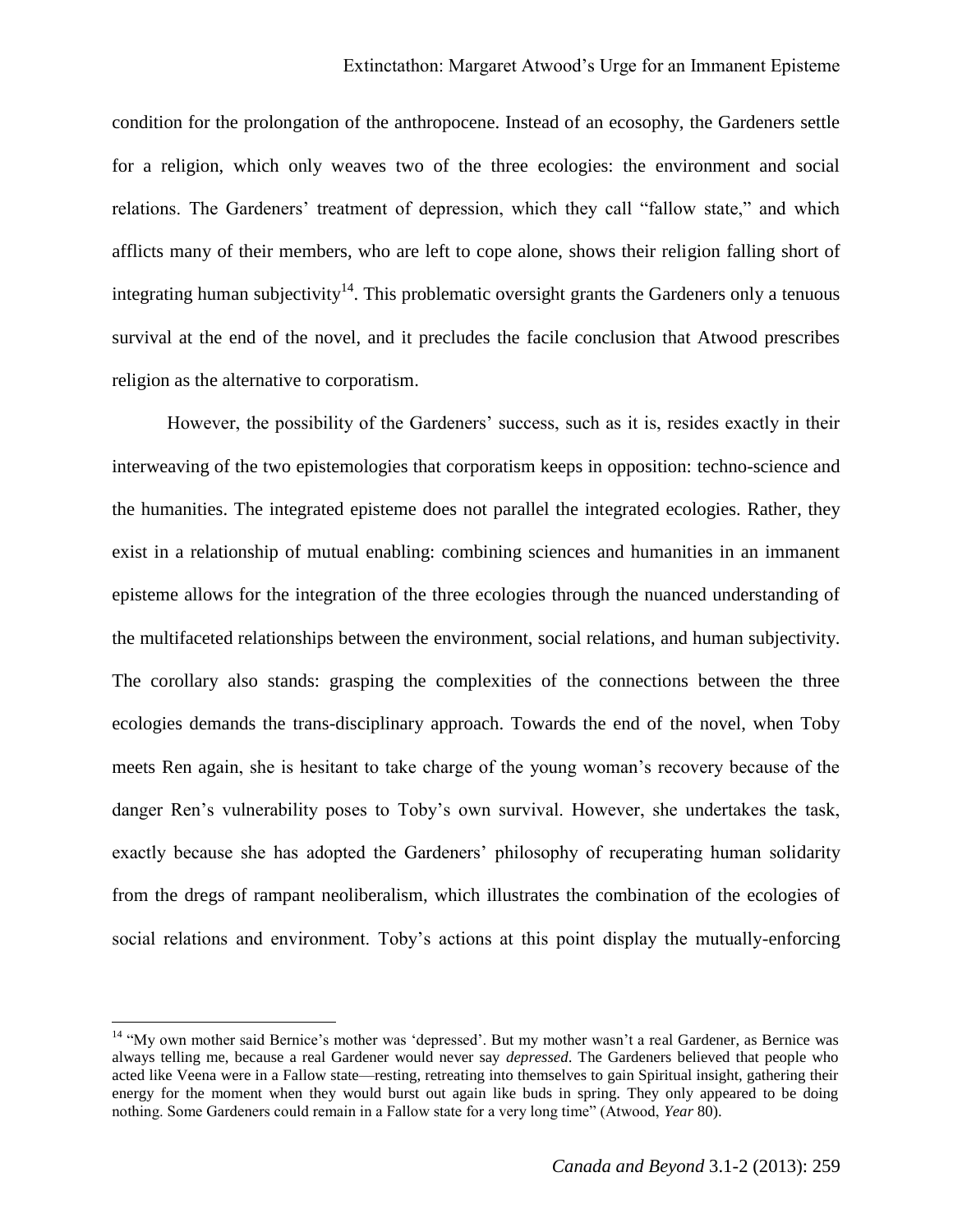relation between the three ecologies on the one hand, and the immanent episteme on the other. While she nurses Ren back to life, the older woman reminisces about Adam One's words:

Some will tell you Love is merely chemical, my Friends, said Adam One. Of course it is chemical: where would any of us be without chemistry? But science is merely one way of describing the world. Another way of describing it would be to say: where would any of us be without Love? (359)

Adam One's musings summarize the theology the Gardeners develop through the integration of the sciences and the humanities. Adam One, initially a corporate scientist, transforms his disenchantment with "all those scientists and business people […] destroying old Species and making new ones and ruining the world" (146) into the Gardeners' religion, which is summarized in this address to his congregation. While reminiscent of Christianity in its invocation of "love," this religion's focus resides in the understanding of the world in its complexity by way of epistemic integration. If "science is merely one way of describing the world," the injunction then points us to finding the other ways, as well as to deploying them adequately. Thus, the capitalized "Love" here points to the ultimate aim: if epistemic immanence is the method, then ecologic integration is the aim. "Love," with its charged religious genealogy, also suggests that solutions to the present conundrums need not be invented from scratch. The concept of love also provides a connection with *Oryx*, in which Crake's "utopian solution to the problem of love" (Canavan 145) leads to the creation of the Crakers' strictly regulated sexuality. Adam One's words thus point to his understanding of the conditions of possibility for the development of an applicable alternative to corporatism. Rather than a reactionary demand for a fundamentalist embrace of any religion, the novel points us to tweaking the ethical tools humanity has been professing in order to address the problematic of the present moment. If epistemic immanence emerges the only appropriate methodology for an immanent social organization, so, too, the solutions to the problems created by the latter have to display an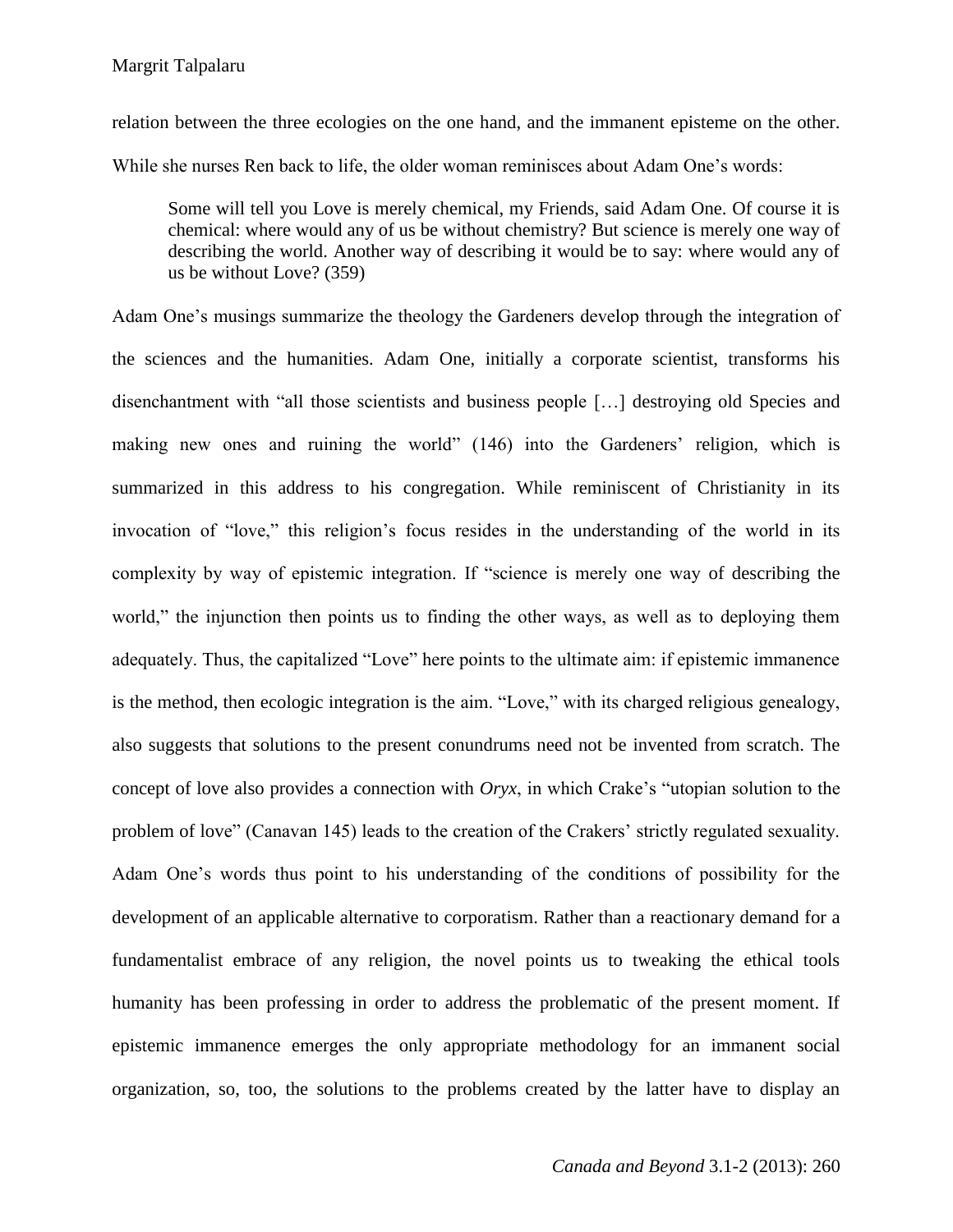imbrication of theory and practice. The Gardeners do not merely propound their religion. On the contrary, above all, they practice it: their religion resides in the practice of their lives, rather than remaining the transcendent set of laws that governs their behaviour from a moral standpoint. This embodied theology is what differentiates the Gardeners from the historical understanding of religion. In a private conversation with Toby, Adam One concedes, "We should not expect too much from faith," as "human understanding is fallible" (*Year* 168), and so conceptually, interpretations of faith can both dilute and distil the core into something else. Therefore, rather than keeping it at the intellectual level, Adam One's religion transforms the very understanding of the notion from transcendence—God is above believers dictating the laws of life to be interpreted by the few and dispersed to the many—to immanence: the Gardeners' religion is their daily life, and this practice ensures their survival of the waterless flood.

Ultimately, their survival proves tenuous, and Adam One's last speeches point to increased casualties from the ranks of Gardeners. Religion, even if immanent and embodied, might not be the ultimate answer, but these novels eschew the self-help genre. Rather, they make the case for the untenability of a rampantly consumerist and viciously unethical corporate capitalism, by taking the developments of the present to their logical conclusion in the near future. Along the way, these first two novels in the *MaddAddam* trilogy also offer opportunities for reflection on different courses of action to avert the end of the anthopocene, and ask us to ponder what life would be like if we attempted to construct an ethics based on an immanent epistemology.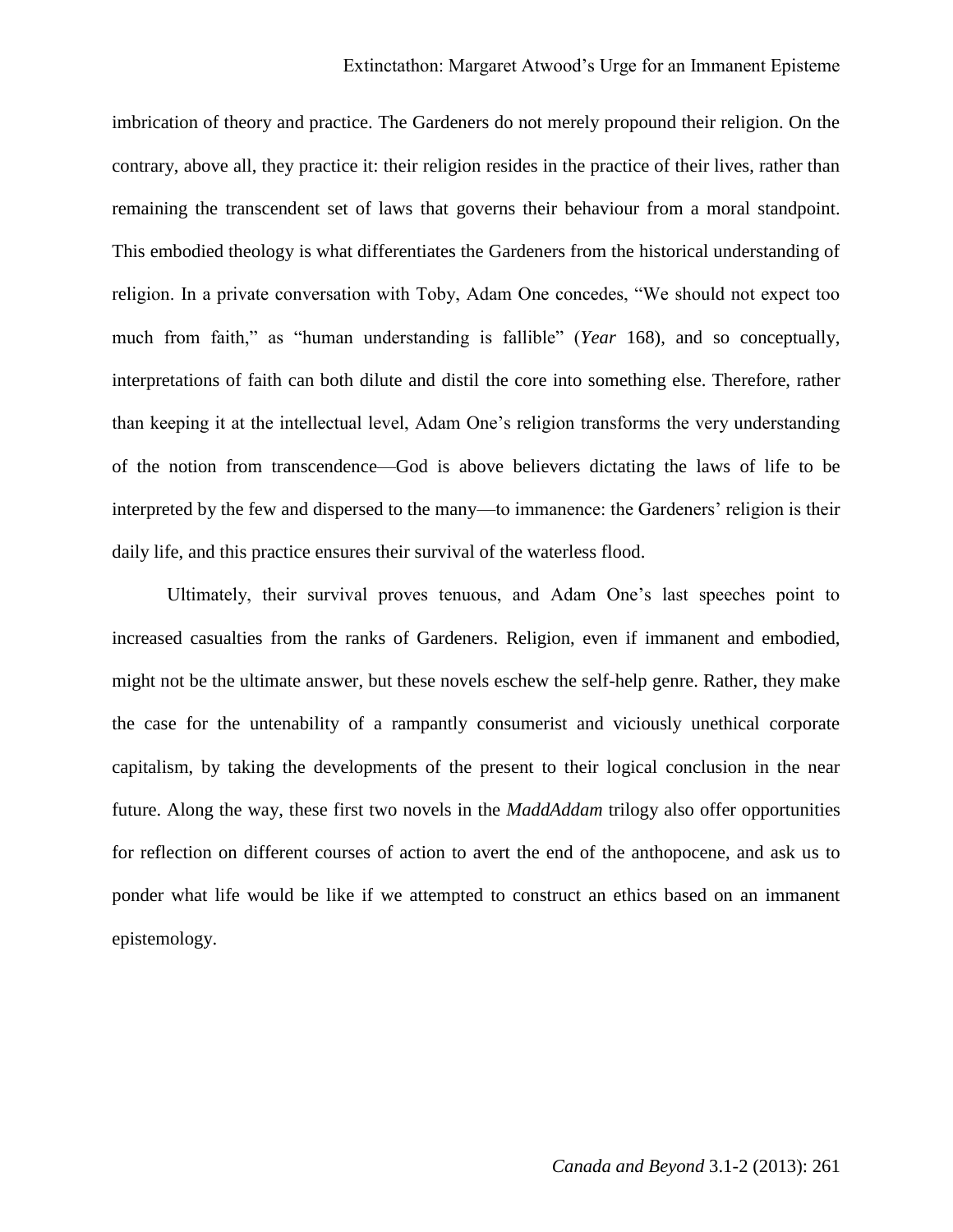## **Conclusion**

 $\overline{\phantom{a}}$ 

In a historical moment seemingly invested in a war on women<sup>15</sup>, Atwood demonstrates corporatism's dependency on patriarchy as the primary mechanism of subjectification of minoritarian positions. Atwood's engagement with humanity's systemic problems, e.g., social inequality, environmental destruction, thus exemplifies the solid maturity that contemporary women's writing in Canada has attained by troubling the category itself: Canadian women's writing does not circumscribe women's concerns, but rather proves them to be perceptive of humanity's troubles. Atwood reclaims her position within the Canadian and international literary canon by demanding an alliance both within and beyond the boundaries of Canadian women's literature. This alliance springs from an activism which serves to highlight the inequities of late capitalism, and offer itself as the solution: an integrated, immanent epistemology, both in theory and in practice $16$ .

<sup>&</sup>lt;sup>15</sup> In the history of feminism, and hopefully, in the history of the world, the early 2010s will probably be remembered for the many attempts to restrict women's (reproductive) rights through the introduction of bills in the United States' federal and state legislative bodies, which restrict women's access to health services. According to The Guttmacher Institute, in the first half of 2012, "95 new provisions related to reproductive health and rights" (n.pag.).

<sup>&</sup>lt;sup>16</sup> I am very grateful for the sustained effort and support of Marie Carrière and Libe García Zarranz as editors of this special issue. My thanks are also due to the generous comments of the anonymous peer reviewers.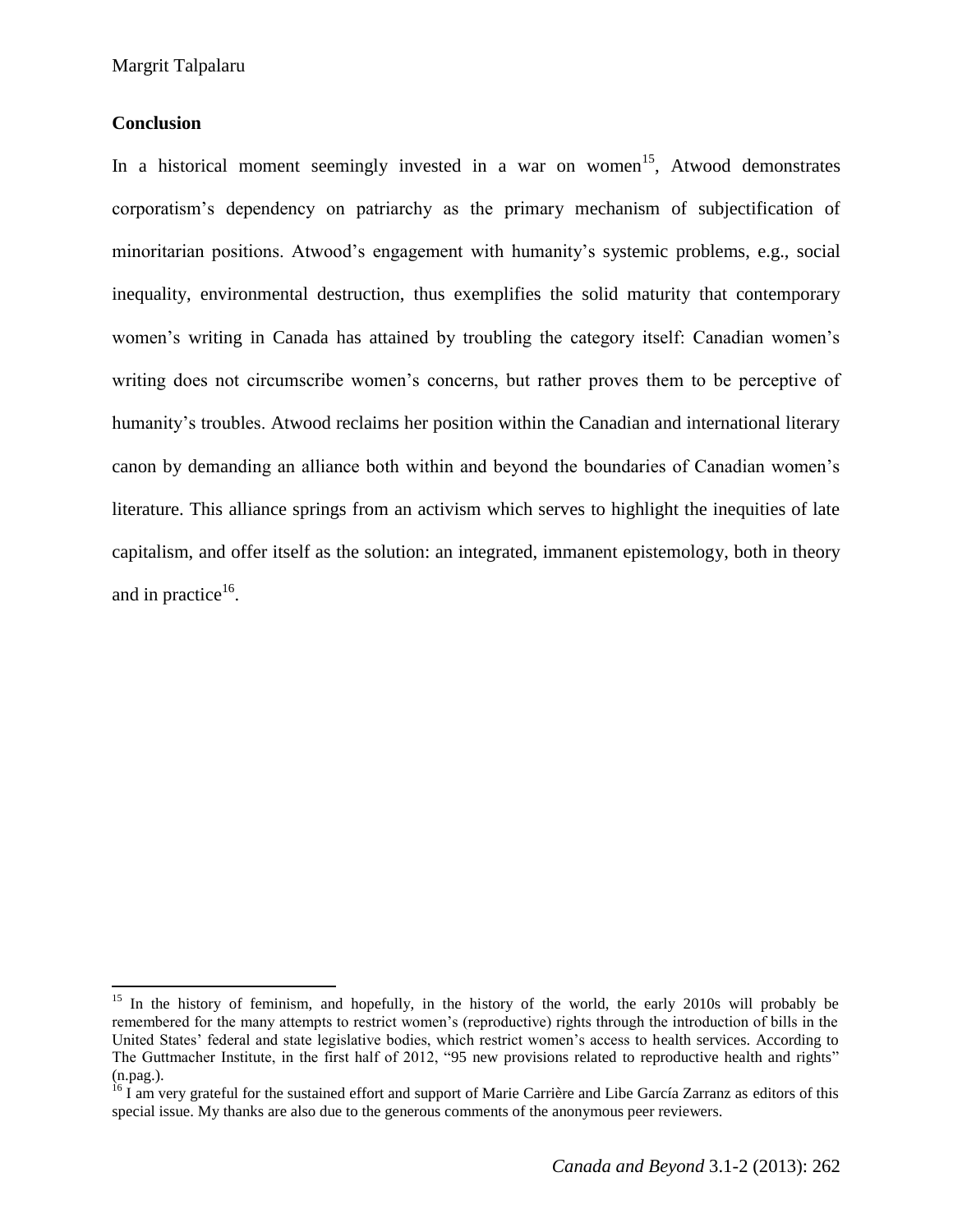### WORKS CITED

"-athon, comb. form." *Oxford English Dictionary Online*. June 2013. Web. 16 August 2013. Atwood, Margaret. *Oryx and Crake*. Canada: Seal Books, 2004. Print.

- ---. "Writing Oryx and Crake." Book-of-the-Month Club/Bookspan. Random House. Jan. 2003. <http://www.randomhouse.com/features/atwood/essay.html> . Web. 16 October 2006.
- ---. "*The Handmaid's Tale* and *Oryx and Crake* in Context." *PMLA* 119.3 (2004). 513-17. Print.
- ---. *The Year of the Flood*. Toronto: McClelland & Stewart, 2009. Print.
- Bergthaller, Hannes. "Housebreaking the Human Animal: Humanism and the Problem of Sustainability in Margaret Atwood's *Oryx and Crake* and *The Year of the Flood*." *English Studies* 91.7 (2010): 728–743. Web.
- Bouson, J. Brooks. "'It's Game Over Forever:' Atwood's Satiric Vision of a Bioengineered Posthuman Future in *Oryx and Crake*." *Journal of Commonwealth Literature* 39.3 (2004): 139-156. Print.
- ---. "'We're Using Up the Earth. It's Almost Gone:' A Return to the Post-Apocalyptic Future in Margaret Atwood's *The Year of the Flood*." *The Journal of Commonwealth Literature* 46.9 (2011): 9-26. Web.
- Canavan. Gerry. "Hope, But Not for Us: Ecological Science Fiction and the End of the World in Margaret Atwood's *Oryx and Crake* and *The Year of the Flood*." *Literature Interpretation Theory* 23:2 (2012): 138-159. Web.
- Deleuze, Gilles, and Félix Guattari. *A Thousand Plateaus: Capitalism and Schizophrenia*. Trans. Brian Massumi. Minneapolis: U of Minnesota P, 1987. Print.
- Foucault, Michel. *The History of Sexuality. Volume I: An Introduction*. Trans. Robert Hurley. New York: Vintage, 1980. Print.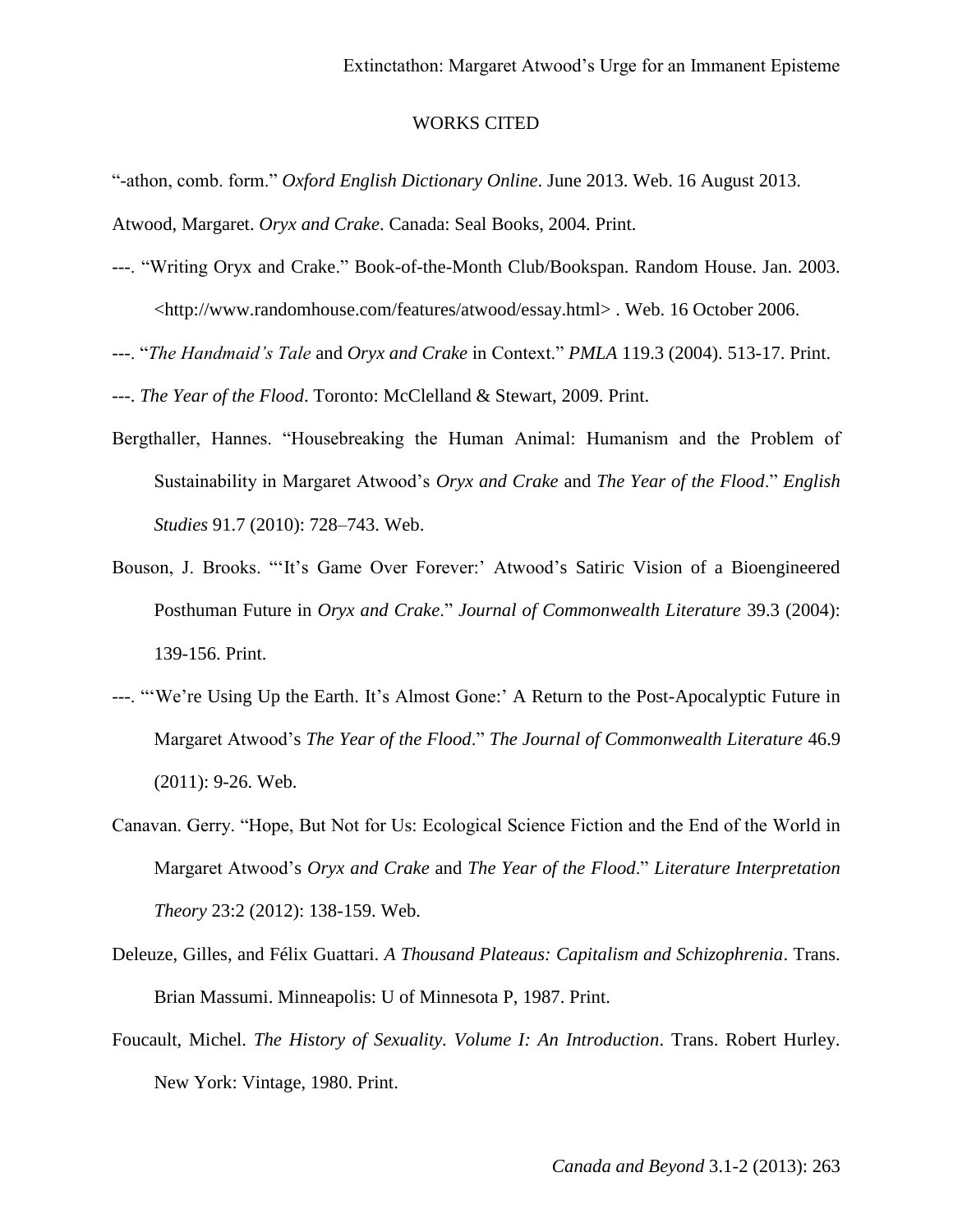- ---. "Nietzsche, Genealogy, History." *The Foucault Reader*. Ed. Paul Rabinow. New York: Pantheon Books, 1984. 76-100. Print.
- ---. *The Order of Things: An Archaeology of the Human Sciences*. London: Routledge, 1989. Print.
- Grace, Daphne. "A Beast or a God? Margaret Atwood's Vision of Posthuman Consciousness." *Consciousness, Theatre, Literature and the Arts 2011*. Ed. Daniel Meyer-Dinkgräfe. Newcastle upon Tyne: Cambridge Scholars, 2012. 40-49. Print.
- Guattari, Félix. *The Three Ecologies*. Trans. Ian Pindar and Paul Sutton. London: Continuum, 2000. Print.
- Guttmacher Institute. "Laws Affecting Reproductive Health and Rights: State Trends at Midyear, 2012." N.p. N.d. Web. 28 Nov. 2013.
- Hoogheem, Andrew. "Secular Apocalypses: Darwinian Criticism and Atwoodian Floods." *Mosaic: A Journal for the Interdisciplinary Study of Literature* 45.2 (2012): 55-71. Web.

Howells, Coral Ann. "Bad News." *Canadian Literature* 183 (2004): 92-93. Print.

- ---. "Margaret Atwood's Dystopian Visions: *The Handmaid's Tale* and *Oryx and Crake*." *The Cambridge Companion to Margaret Atwood*. Cambridge: Cambridge UP, 2006. 161-75. Print.
- Jameson, Fredric. "Then You Are Them: Rev. of Margaret Atwood's *The Year of the Flood*." *London Review of Books* 31.17 (2009). Web.
- Ku, Chung-Hao. "Of Monster and Man: Transgenics and Transgression in Margaret Atwood's *Oryx and Crake*." *Concentric: Literary and Cultural Studies* 32.1 (2006): 107-133. Print.